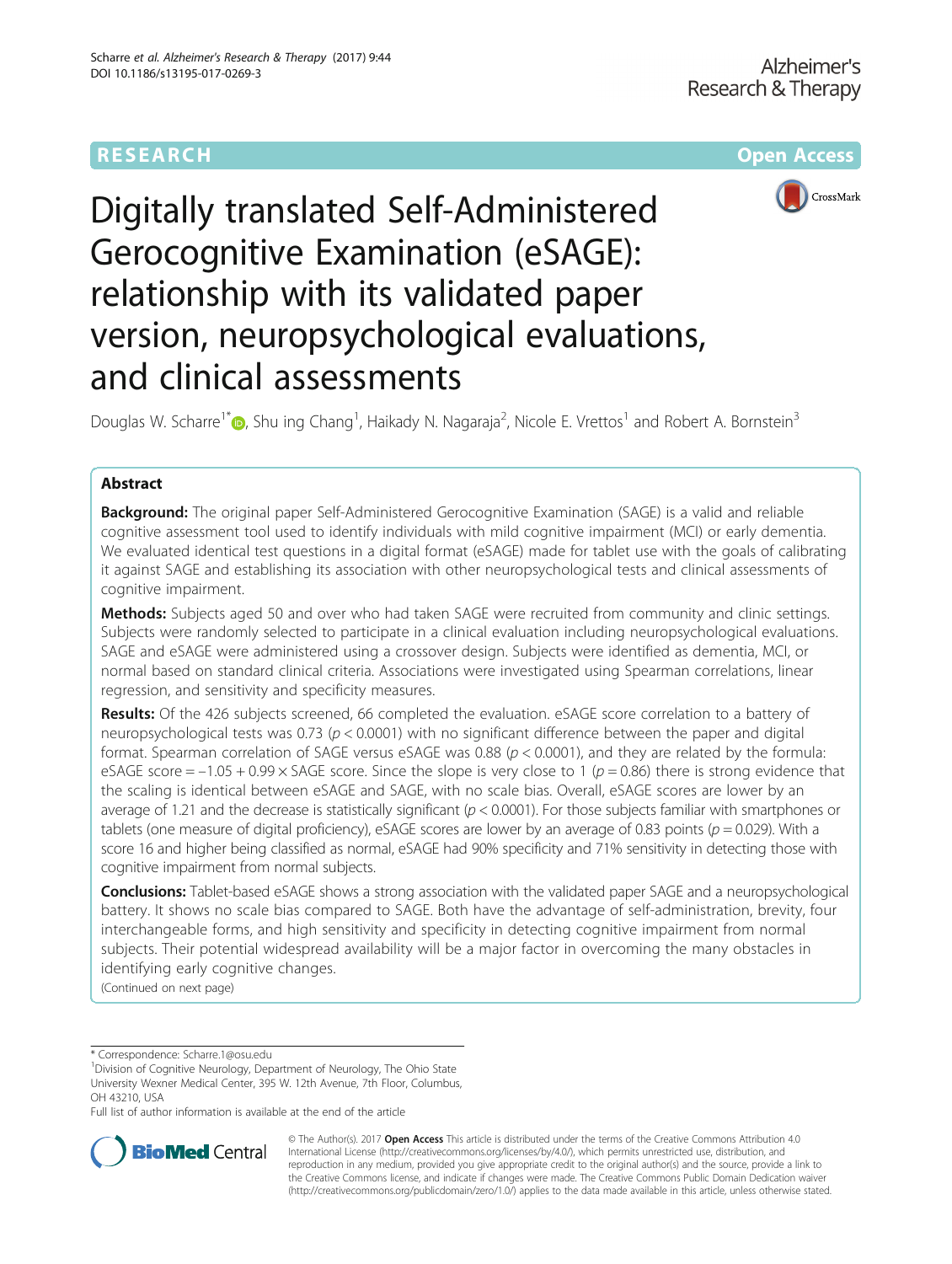# (Continued from previous page)

**Trial registration:** ClinicalTrials.gov, [NCT02544074](https://clinicaltrials.gov/ct2/show/NCT02544074?term=NCT02544074&rank=1). Registered on 18 March 2015.

Keywords: Cognitive assessment, Cognitive screening, Computerized testing, Self-administered test, Neuropsychological evaluation, Mild cognitive impairment, Early dementia

# Background

Dementia is a growing problem worldwide in both the numbers of afflicted individuals and the cost of their care. In the US alone, there is an estimated 5.4 million individuals with Alzheimer's disease (AD) at a healthcare cost of \$236 billion dollars [[1](#page-10-0)]. Perhaps an additional 3– 22% of those over 60 years of age may meet criteria for mild cognitive impairment (MCI) [\[2](#page-10-0)–[5\]](#page-10-0).

Evidence is mounting, especially for AD, that early treatments and potential new disease modifying therapies are most successful in the earliest stages [\[6](#page-10-0), [7](#page-10-0)]. We unfortunately have a situation where individual patients with cognitive impairment, MCI, and early dementia are typically not diagnosed or identified in a timely fashion [\[8, 9](#page-10-0)] to take full advantage of these medications. Therefore, improving the early identification of cognitive impairment must be a priority. Conversations between primary care providers and their patients and families regarding cognitive changes need to start much earlier in the disease course. However, there are many barriers in achieving this goal. Many patients reside in regions with few resources and with limited dementia-knowledgeable healthcare providers, clinical staff, or advocates. Providers may not be sophisticated or experienced in knowing how to screen those with cognitive complaints, which tools to use, or how to administer them. More than 40% of patients with mild dementia are not detected and diagnosed by their healthcare provider [\[10](#page-10-0)–[14](#page-10-0)]. In addition, many patients with MCI or early dementia have impaired insight [[15](#page-10-0)] and do not seek early medical intervention, typically only presenting to their family doctor an average of 3–4 years after cognitive symptoms are noticed by others [\[9](#page-10-0), [16, 17](#page-10-0)]. There are also some family members who explain away the patient's symptoms, reluctant to accept that their cognitive changes are meaningful. Other barriers include issues of limited reimbursement by Medicare for brief cognitive screening evaluations [[18](#page-10-0)]. Providers and health systems may also have decided that too much time or personnel resources are required to administer cognitive testing more routinely.

The use of easily administered, brief, reliable, validated, practical, and inexpensive screening tools is critical in overcoming the many obstacles in identifying early cognitive changes in individuals. Screening Americans for cognitive impairment at their Medicare Annual Wellness Visit has been encouraged [[19](#page-10-0)] and may provide a baseline prior to potential future decline in their cognitive abilities. Every individual has different natural abilities and so will have different baseline scores on their cognitive testing. There are many excellent cognitive screening tests with good sensitivity and specificity that can differentiate demented subjects from normal individuals [\[20](#page-10-0)–[35\]](#page-11-0). Often they are underutilized due to the demand for personnel time and resources needed to administer them [[36\]](#page-11-0). Many have not been evaluated for efficacy for MCI detection or have shown insensitivity in differentiating normal aging from MCI [[37](#page-11-0)–[41](#page-11-0)]. Informant-based assessments [[42](#page-11-0)–[45](#page-11-0)] may be limited due to lack of a readily access-

ible informant. Simpler cognitive tests that measure one or two cognitive domains, such as animal fluency, list learning tests, or the Mini-Cog test [[46\]](#page-11-0), have been advocated and used in primary care settings as a cognitive screen to be followed by more sensitive tests if impairments are noted [[47](#page-11-0)].

We developed the Self-Administered Gerocognitive Examination (SAGE), a valid and reliable, 22-point traditional pen and paper multidomain cognitive assessment tool to reduce the typical delay in identifying individuals with MCI or dementia (available for download at sagetest.osu.edu) [[48\]](#page-11-0). Our 2010 paper [[48](#page-11-0)] describes in detail the reliability and validity study of the SAGE test. It establishes inter-rater and test-retest reliability, and equivalence of the four different versions of the test. It also correlated well with other cognitive measures of the same construct. The SAGE test was shown to have high sensitivity and specificity in distinguishing between normal, MCI, and dementia groups. The self-administered feature with age and education norms and four equivalent interchangeable forms of SAGE allows it to be given in almost any setting [\[49](#page-11-0)]. It takes on the average 13 min to complete and 30–60 s for it to be scored. It is sensitive enough to distinguish between MCI and dementia conditions and has been compared with other commonly used office-based multidomain brief cognitive tests [\[48](#page-11-0), [50\]](#page-11-0).

In recent years, as more individuals gain access and become comfortable with the Internet, they are also accessing medical information online from wherever they live in the world. Online information provides critical knowledge to consumers who wish to improve their health. Many have a great worry about developing dementia and AD and so the time is right for new digital solutions to cognitive testing. Computerized cognitive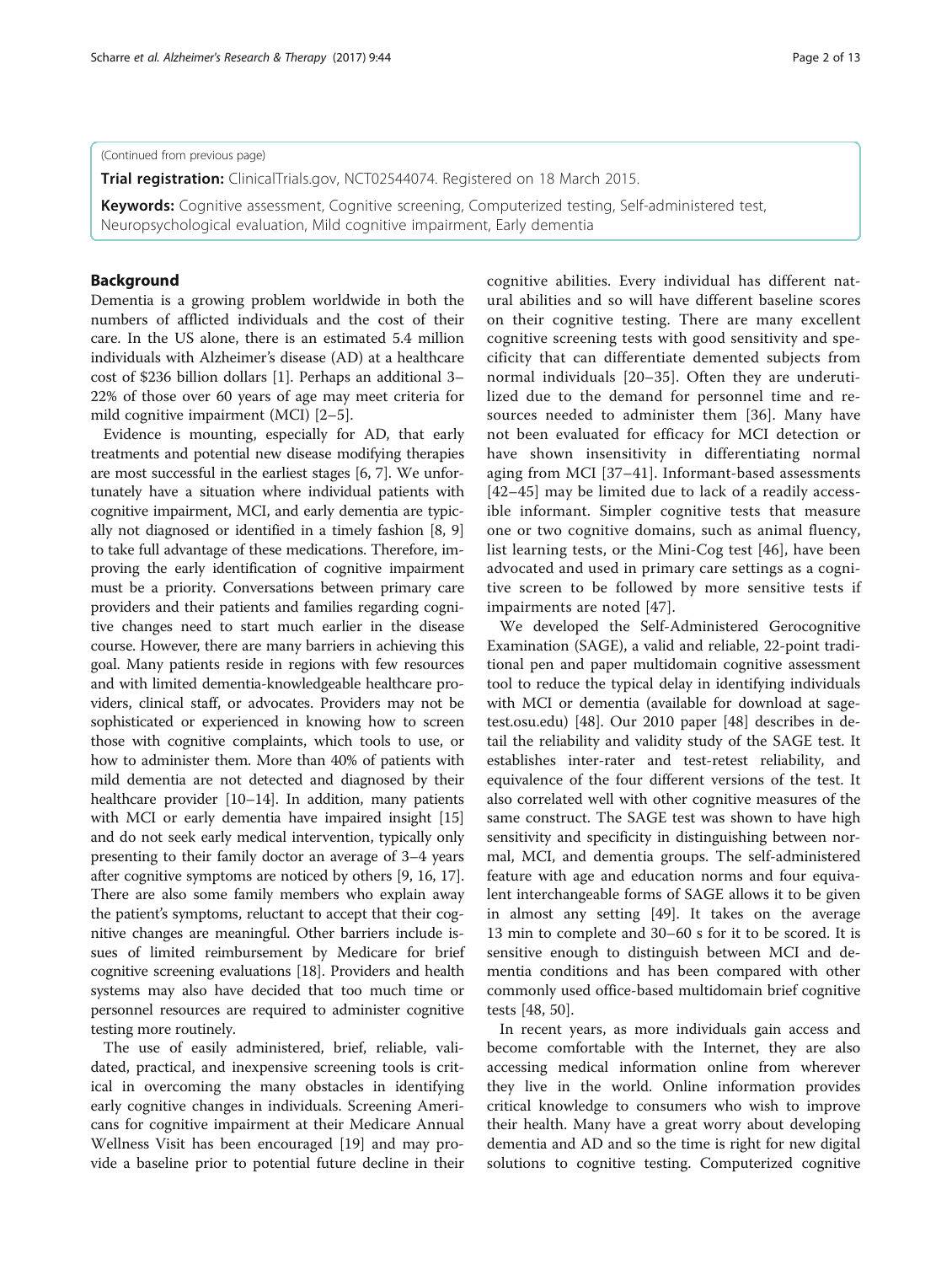testing has been available for years. Most are developed as stand-alone formal neuropsychological test batteries designed to aid diagnosis particularly for those patients with subtle or atypical patterns of cognitive impairment [[51](#page-11-0)–[53](#page-11-0)]. Some computerized tests have been shown to distinguish between MCI and normal subjects and demonstrate potential for use in a primary care setting with a completion times of 30 min or less [\[54](#page-11-0)–[56](#page-11-0)]. Most do not have equivalent paper versions which would allow flexibility for individuals taking the test. Digital translations of brief paper cognitive assessments have been developed and require validation in their own right [[57\]](#page-11-0).

In the present study, to provide a practical digital solution to early cognitive detection, a digital version of the paper SAGE test (eSAGE) made for tablet use is evaluated. The questions used in SAGE and eSAGE are identical. We evaluated eSAGE by comparing it to the validated SAGE, Mini-Mental State Examination (MMSE), Montreal Cognitive Assessment (MoCA), and a battery of neuropsychological tests. We measured the ability of eSAGE to detect MCI and early dementia against standard clinical assessment and neuropsychological evaluation. Having a validated online cognitive screening test may be very helpful for individuals to identify their cognitive issues, to prompt physician evaluation earlier than normally occurs, and to provide reassessments of their cognitive status.

# Methods

# eSAGE test development and description

The original SAGE has been previously described in detail (available for download at sagetest.osu.edu) [\[48](#page-11-0)]. The digital version of SAGE (eSAGE; commercially known as BrainTest®) made for tablet use, consisting of the identical test questions of SAGE, was produced by BrainTest Inc. ([https://braintest.com\)](https://braintest.com/) through a license agreement with The Ohio State University. The self-administered test measures cognitive function in the domains of orientation (date: 4 points), language (picture naming: 2 points; and verbal fluency: 2 points), memory (delayed recall of a written instruction: 2 points), executive function (modified Trails B: 2 points; and problem solving task: 2 points), abstraction (determining similarities: 2 points), calculations (word problem calculations: 2 points), and visuospatial abilities (copying three-dimentional constructions: 2 points; and clock drawing: 2 points). Nonscored items include demographic information (birth date, educational achievement, ethnicity, and sex), and questions regarding the individual's past history of strokes and head trauma, family history of cognitive impairment, and current symptoms of memory, balance, mood, personality changes, and impairments of activities of daily living (ADL). No training is required for the administration of the test and assistance is not allowed. Clocks and calendars were not allowed in the testing rooms. Answers need not be spelled correctly. There is no time limit to complete the test. The subjects used their fingers to draw or type to complete the eSAGE questions on the tablet. A stylus was not permitted. The eSAGE design allowed for the subjects to write on the tablet as a scratch pad to aid in the completion of the calculations section. The subjects had the ability to delete and retype, or return and alter any answer to any question at any time. For those visuospatial and executive functioning questions requiring them to draw with their finger, there was the ability to erase their entire answer and redraw or redo their answer. If more than one response was provided for a question, the best response was scored. Upon completion of the eSAGE the responses were automatically uploaded. The eSAGE program tracked the timing of the responses and the number of erasures for an individual question. It also recorded the subjects drawings in real time so they could be played back later during scoring. Scoring was initially performed by an individual trained on the scoring instructions and verified by a second trained person. Any differences between scores were adjudicated and an agreement between the scorers reached. Detailed scoring instructions are the same for both SAGE and eSAGE and are available at sagetest.osu.edu.

# Study aims and approvals

The aim of the study was to compare and correlate the digital, tablet-based eSAGE with its validated paper SAGE and with the MMSE, MoCA, and a battery of neuropsychological tests. We also measured the ability of eSAGE to detect MCI and early dementia against standard clinical assessment and neuropsychological evaluation. This investigational study met institutional requirements for conduct of human subjects research and was registered on ClinicalTrials.gov (Identifier: NCT02544074). The Ohio State University's Biomedical Sciences Human Subject Institutional Review Board approved it. Voluntary written informed consent was obtained from the subjects or their legally authorized representatives (when applicable) and assent was obtained from the subjects who were determined to not have the capacity to provide consent.

# Study participants

Males and females 50 years of age and over with sufficient vision and hearing (determined through conversations with the subject/study partner and review of the subject's medical history) who had taken SAGE given to them at educational talks to lay public, independent and assisted living facilities, senior centers, free memory screens or at the Memory Disorders Clinic at The Ohio State University were potential participants. Subjects with an intellectual disability and/or a diagnosis by a physician of moderate to severe dementia were excluded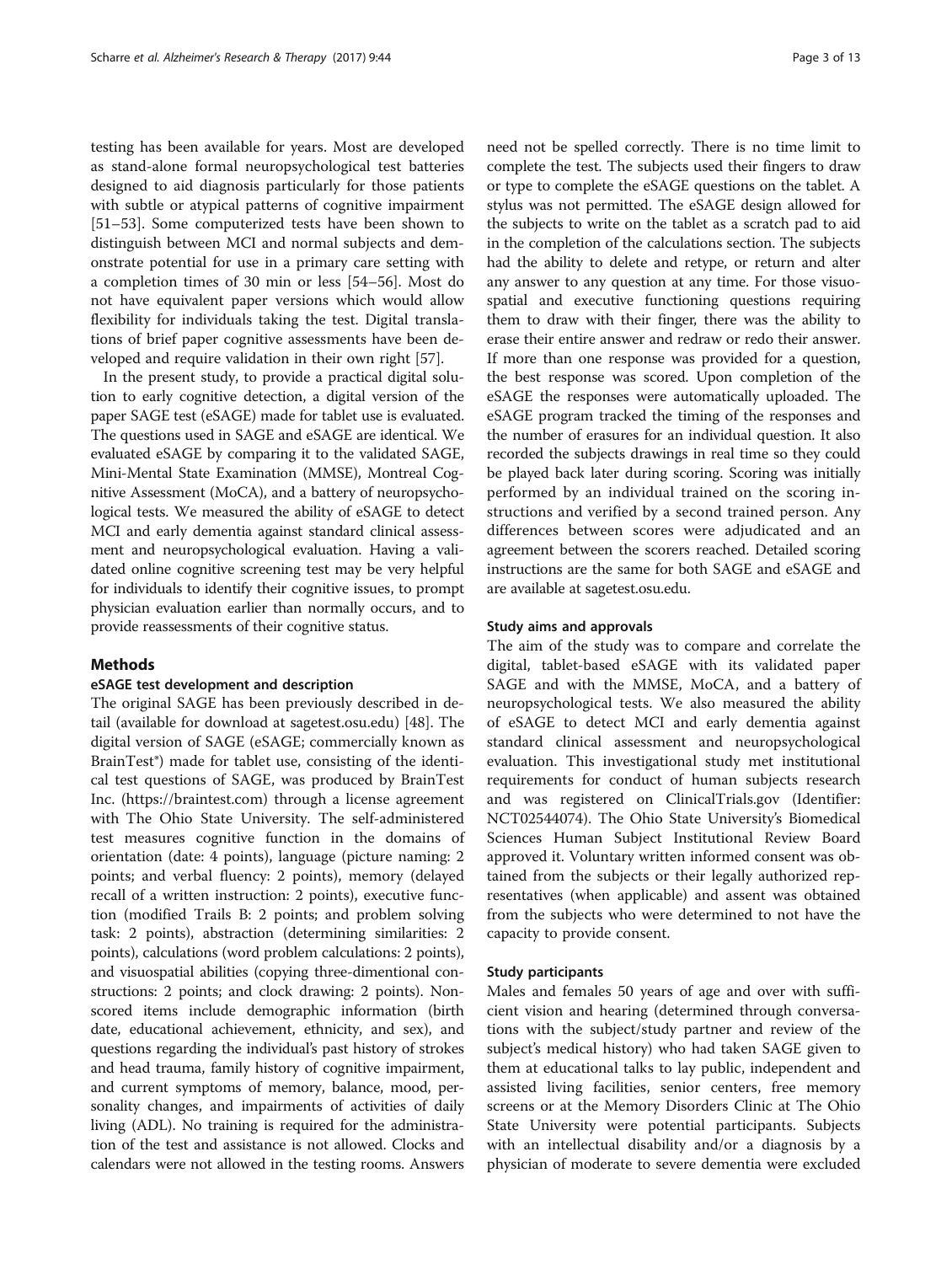<span id="page-3-0"></span>from the trial. Subjects completed SAGE between March 2014 and July 2016. The subjects who completed SAGE and were anticipated to meet the inclusion/exclusion criteria were divided into 17 groups based upon their SAGE score. Each group was comprised of subjects with the same score. The scores ranged from 6 to 22. The SAGE test forms for each group were numbered in numerical order. The numbers were then entered into Microsoft Excel and were randomly sorted for each group. The subjects were contacted per the randomization order and were asked to participate in a 1-day clinical evaluation (Fig. 1). The trial took place between January 2015 and July 2016. As an optional component to the trial, subjects were asked to identify a person who knows them well and would be willing to be interviewed as their study partner. Informed consent was obtained from all of the study partners. It was not exclusionary if the subject did not have a study partner.

# Clinical evaluation and study design

During the 1-day clinical evaluation a neuropsychological battery was administered to the subjects. Each patient was provided a different version of the SAGE test to the one they took initially. The battery consisted of the following assessments and was administered in this order: SAGE or eSAGE [\[48](#page-11-0)] (predetermined; see below), MMSE [[26](#page-10-0)], Wisconsin Card Sort Test (WCST) [\[58](#page-11-0), [59](#page-11-0)], eSAGE or SAGE [\[48\]](#page-11-0) (the version not performed initially), MoCA [[33\]](#page-11-0), Hopkins Verbal Learning Test (HVLT) [\[60](#page-11-0), [61\]](#page-11-0), Wechsler Adult Intelligence Scale III (WAIS III) block design subtest [[62\]](#page-11-0), Boston Naming Test [\[63\]](#page-11-0), FAS verbal fluency test [\[64](#page-11-0)] and the WAIS III letter number sequencing subtest [[62](#page-11-0)]. The WAIS III block design subtest, the Boston Naming test, and the FAS verbal fluency test were administered during the waiting period for the HVLT delayed recall subtest. The SAGE and eSAGE were self-administered; however, a test supervisor was present during the examination. The test supervisor did not provide any assistance to the subjects but was present to document observations during the session and to record the completion time of the SAGE (the timing for the eSAGE was done automatically through the eSAGE program). There was no time limit; however, the completion time was recorded to allow for comparisons between the SAGE and eSAGE. The test supervisors scored the SAGE and eSAGE. The supervisor for the SAGE and eSAGE was different to the independent rater who administered and scored the rest of the neuropsychological battery. The independent rater was blinded to the SAGE and eSAGE scores and to the rest of the clinical evaluation. There were two independent raters and two SAGE/eSAGE supervisors who were involved in the trial. Training for the independent raters was conducted prior to their involvement in the trial to



prevent variations in measurement. Training for SAGE/ eSAGE scoring was also conducted prior to the supervisor's involvement in the trial.

All seven neuropsychological scores were standardized with a mean of 50 and a standard deviation of 10 based on published normative data for these tests [[65, 66](#page-11-0)]. The standardized scores were recorded separately for perseverative errors of the WSCT, WAIS III letternumber, WAIS III block design, Boston Naming Test,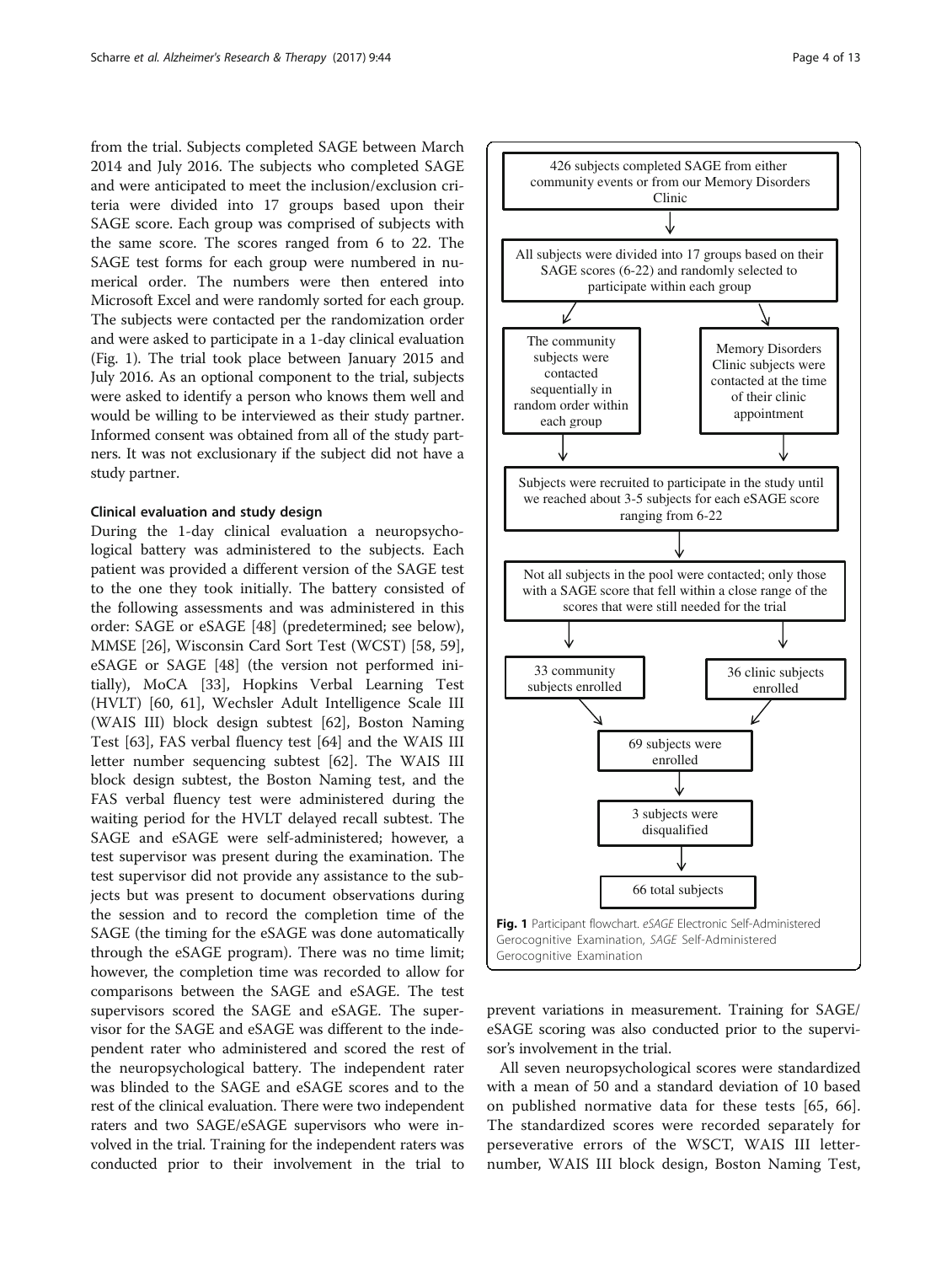the FAS fluency test, HVLT total recall learning score (the sum of the correctly recalled words on all three learning trials), and the HVLT retention score (the total number of words remembered with delayed recall). The HVLT total recall learning score and the HVLT retention score were defined as the two memory items. These seven standardized neuropsychological test items were also summed to give a total (7-item total) neuropsychological score. We used this exact combination of neuropsychological measures in our original SAGE paper [\[48](#page-11-0)] to be consistent with our previous work.

In addition to the neuropsychological battery, a physical and neurological examination (conducted by DWS, other study physicians, or study nurse practitioners) including vitals was performed and a detailed medical history including a list of current medications was obtained from all subjects by the study coordinator through conversations with the subject/study partner and review of the subject's medical records. The participants were queried and their responses were recorded regarding their previous experience with tablets, computers, smartphones, and similar electronic devices. Subjects were determined to be digitally proficient if they had previous experience with either smartphones or tablets. Behavioral and functional measures including the Neuropsychiatric Inventory (NPI) [[67\]](#page-11-0) and the ADL [\[68](#page-11-0), [69\]](#page-11-0) were administered to the study partners. If a subject did not have a study partner the measures were administered to the participant instead.

The SAGE and the eSAGE were administered through a crossover design. Upon enrollment the subjects were assigned one of the four versions of the SAGE test (form 1, 2, 3, or 4). To reduce learning effect, the form that was used for the clinical evaluation was different from the form that was used for their original SAGE test. The researchers, to ensure that there were equal representations of the different versions, balanced the number of subjects who were assigned to each form. The forms were assigned to the subjects in ascending order, beginning with form 1, as they were enrolled in the trial. If a subject was assigned to a form that corresponded to their original SAGE form the next numerical version was assigned instead. The SAGE and eSAGE form was the same for an individual subject. The order of administration for the SAGE and eSAGE was randomized through stratified randomization. The stratification was based upon the SAGE form. The order (SAGE or eSAGE administered first) alternated for each form as the subjects were enrolled in the trial.

Subjects were grouped by two trained dementia specialists blinded to their eSAGE, SAGE, MMSE, and MoCA scores as either dementia, MCI, or normal based on standard clinical criteria and their neuropsychological testing. Any differences between diagnostic groupings were adjudicated and an agreement between the dementia specialists reached. To maintain consistency, the criteria we used were identical to the criteria used in our original SAGE publication [[48](#page-11-0)]. Specifically, dementia subjects were defined as scoring greater than two standard deviations below the mean for at least one of the two memory items and greater than two standard deviations below the mean for at least one of the nonmemory items or greater than two standard deviations below the mean for the 7-item total score. All dementia subjects met the memory impairment criteria. The subjects must also have had significant functional decline based on the ADL scale. If they did not, they were classified as MCI. This definition of dementia is consistent with standard clinical criteria [[70\]](#page-11-0). Therefore, based on standard clinical criteria including ADL information, the trained dementia specialist could override the more specific neuropsychological test requirements noted above. One subject who met dementia criteria based on neuropsychological testing was diagnosed as MCI based on functional and clinical assessments.

The MCI group was made up of subjects who did not meet the criteria for dementia above but had scores greater than 1.5 standard deviations below the mean for at least one of the seven items or greater than 1.5 standard deviations below the mean for the 7-item total score. The subject must have had normal or slight impairment in functional abilities based on the ADL scale. If they had significant functional decline, they were classified as dementia. This definition of MCI is consistent with standard clinical criteria [\[71\]](#page-11-0). Five subjects who met MCI criteria based on neuropsychological testing were diagnosed as dementia based on functional and clinical assessments.

Normal subjects were defined as those that did not fit the dementia or MCI criteria above and had normal functional abilities based on the ADL scale.

Primary outcome measures for the trial were the correlation between the subject's eSAGE score compared to their summed seven neuropsychological test scores, and the correlation and agreement between the eSAGE score and their SAGE score. The secondary outcome measures were the correlations between eSAGE and the other cognitive measures and the ability of eSAGE to detect MCI and early dementia against standard clinical assessment and neuropsychological evaluation.

# Statistical analyses

Associations between various test scores were investigated using Spearman correlations and equality of correlations from dependent variables were tested using the  $T_2$  statistic given by Steiger [\[72](#page-11-0)]. Age- and educationadjusted neuropsychological test scores were used in these correlations. Concordance correlation coefficient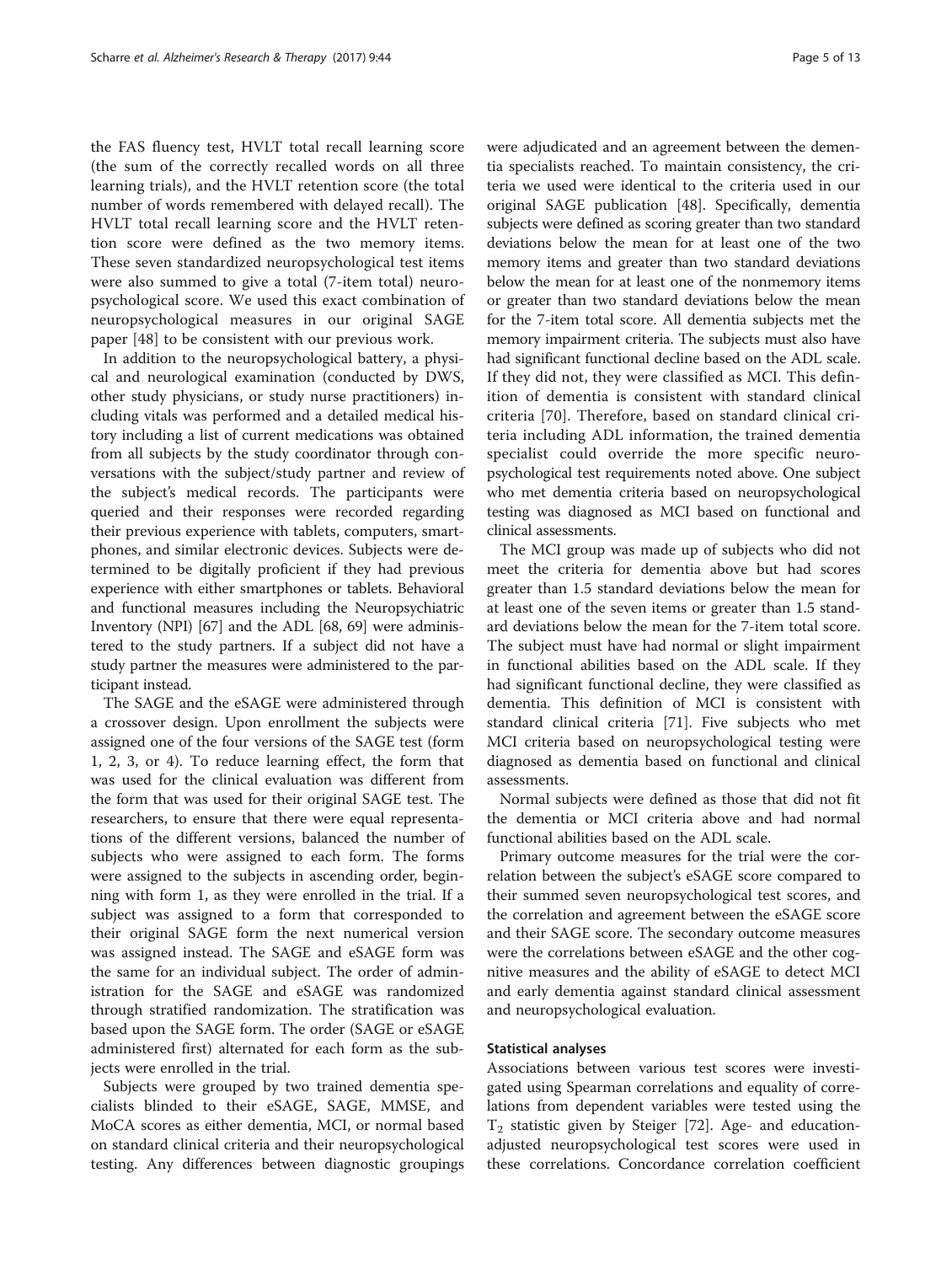[[73\]](#page-11-0) was used as the measure of agreement between SAGE and eSAGE scores. Comparison of SAGE and eSAGE scores and the examination of the effect of digital proficiency were preformed using  $t$  tests and linear regression analyses. Receiver operating characteristics (ROC) curves were obtained, and specificity and sensitivity were determined for various cut-off values of SAGE and eSAGE. Comparison of the median duration of tests was based on first test scores using Wilcoxon rank-sum test. All pairwise comparisons of group means were carried out using Tukey's HSD (Honest Significant Difference) test. Sensitivity and specificity were compared using McNemar's chisquare test. Area under the ROC curves (AUC) were compared using the methodology described in Hanley and McNeil [\[74,](#page-11-0) [75](#page-12-0)]. A  $p$  value below 0.05 was considered significant. JMP 11.0 (SAS Institute, Cary, NC, USA) software was used for all statistical analyses.

# Results

# Participant demographics and baseline clinical characteristics

There were 426 individuals who completed SAGE from either community events or from our Memory Disorders Clinic. Sixty-nine subjects were enrolled and 66 subjects were recruited, as described in detail above, who met all eligibility criteria and completed the full clinical evaluation (Fig. [1\)](#page-3-0). Of the 66, 52% (34 subjects) had a study partner. Table 1 provides other demographic data and the baseline clinical characteristics of the subjects. The average subject was aged in their mid-70s, with some post-high school education. Fifteen percent were less than 70 years old and 20% were over 80 years old. Three percent had less than high school education and 79% reported more than high school education. Two-thirds were women, just over 10% were minorities and half had

|  |  | Table 1 Subject demographics and characteristics |  |  |
|--|--|--------------------------------------------------|--|--|
|--|--|--------------------------------------------------|--|--|

| Age (years)                                | $75.2 \pm 7.3$ (54-92)     |
|--------------------------------------------|----------------------------|
| Education (years)                          | $15.1 \pm 2.7$ (8-21)      |
| Sex. female                                | 67%                        |
| Race, Caucasian                            | 89%                        |
| Experience with tablet or smartphone       | 53%                        |
| Baseline SAGE score                        | $14.3 \pm 3.9$ (6-22)      |
| Clinical evaluation SAGE score             | $15.5 \pm 4.5$ (4-22)      |
| eSAGE score                                | $14.3 \pm 5.0$ (2-22)      |
| MMSF score                                 | $26.9 \pm 2.6$ (20-30)     |
| MoCA score                                 | $20.7 \pm 4.5$ (8-29)      |
| 7-Item total neuropsychology battery score | $287.2 \pm 51.8$ (174-403) |

Values are shown as mean ± SD (range) or %

eSAGE electronic Self-Administered Gerocognitive Examination, MMSE Mini-Mental State Examination, MoCA Montreal Cognitive Assessment, SAGE Self-Administered Gerocognitive Examination, SD standard deviation

no experience with using either a tablet or a smartphone. MMSE and MoCA cognitive scores ranged from normal to mild dementia.

# Clinical measures

# eSAGE comparisons to neuropsychological tests

Table 2 provides the Spearman rank correlations between the digital and paper SAGE testing and the 7-item total of a battery of neuropsychological tests. eSAGE correlation to our neuropsychological battery was 0.73, which is not significantly different from the correlation of the paper format with this battery ( $p = 0.227$ ). Correlations of SAGE and eSAGE to MoCA and MMSE are also highly significant.

# eSAGE comparisons to SAGE

Spearman correlation of SAGE versus eSAGE was 0.882  $(p < 0.0001)$ . eSAGE and SAGE are related by the formula:  $eSAGE score = -1.05 + 0.99 \times SAGE score (Fig. 2).$  $eSAGE score = -1.05 + 0.99 \times SAGE score (Fig. 2).$  $eSAGE score = -1.05 + 0.99 \times SAGE score (Fig. 2).$ The slope of 0.99 is not significantly different from 1  $(p = 0.86)$  showing strong evidence that the scaling is identical between eSAGE and SAGE. There is no evidence of a scale bias. The intercept is not significantly different from 0 ( $p = 0.28$ ). Subjects' eSAGE scores are lower by an average of 1.21 points from their SAGE scores (significant,  $p < 0.0001$ ) whether they scored in the high, middle, or low ranges.

Of our subjects, 47% were judged to be not digitally proficient based on having no previous experience with either smartphones or tablets. A comparison between the two groups in terms of association between eSAGE

| Table 2 eSAGE and SAGE Spearman rank correlations to other |  |  |
|------------------------------------------------------------|--|--|
| cognitive assessments                                      |  |  |

| Variable                      | By variable | Correlation | $p$ value for correlation<br>comparisons* |
|-------------------------------|-------------|-------------|-------------------------------------------|
| SAGE                          | eSAGE       | 0.8824      |                                           |
| <b>MMSF</b>                   | eSAGE       | 0.6711      | 0.4751                                    |
| <b>MMSF</b>                   | SAGF        | 0.6388      |                                           |
| <b>MMSE</b>                   | MoCA        | 0.6939      |                                           |
| MoCA                          | eSAGE       | 0.7577      | 0.5612                                    |
| MoCA                          | SAGE        | 0.7349      |                                           |
| Neuropsychological<br>battery | eSAGE       | 0.7292      | 0.2271                                    |
| Neuropsychological<br>battery | SAGE        | 0.6784      |                                           |
| Neuropsychological<br>battery | <b>MMSF</b> | 0.5869      | 0.0416                                    |
| Neuropsychological<br>battery | MoCA        | 0.7274      |                                           |

\*Using T2 from Steiger [\[72](#page-11-0)]

Neuropsychological battery correlation comparisons: eSAGE vs MMSE  $(p = 0.0452)$ ; SAGE vs MMSE  $(p = 0.2384)$ 

eSAGE electronic Self-Administered Gerocognitive Examination, MMSE Mini-Mental State Examination; MoCA Montreal Cognitive Assessment; SAGE Self-Administered Gerocognitive Examination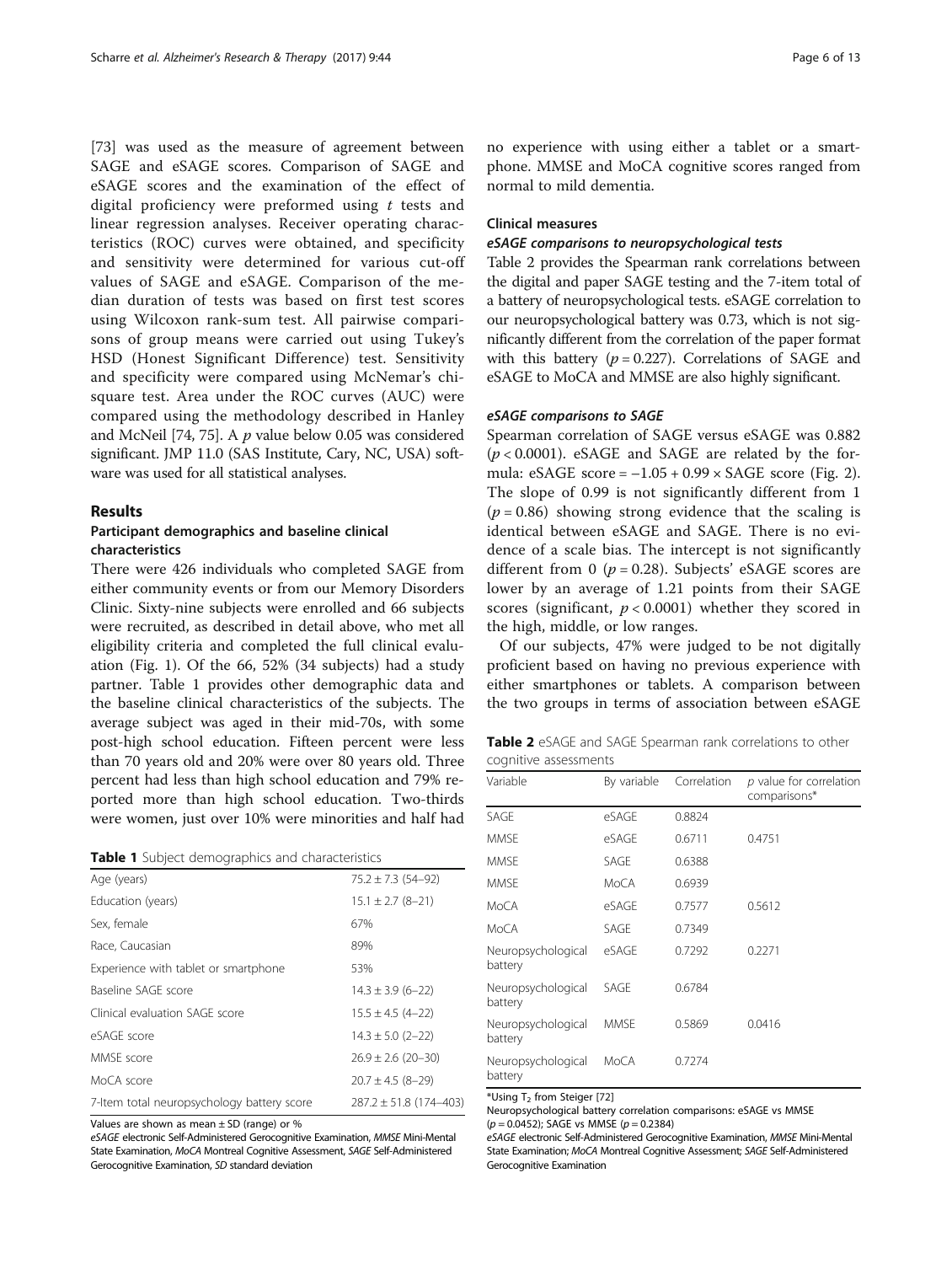slope is not significantly different from 1 ( $p = 0.85$ ), and the intercept is not significantly different from 0 ( $p = 0.33$ ). For those subjects familiar with smartphones or tablets, the scores (filled circles) are related by the formula: eSAGE score  $= -0.21 + 0.96 \times$  SAGE score (solid line); the coefficient of determination  $(R^2)$  is 0.81; the slope is not significantly different from 1 ( $p = 0.64$ ); the intercept is not significantly different from 0 ( $p = 0.88$ ). When combined, the scores are related by the formula: eSAGE score =  $-1.05 + 0.99 \times$  SAGE score with  $R^2 = 0.81$ ; the slope is not significantly different from 1 ( $p = 0.86$ ), and the intercept is not significantly different from 0 ( $p = 0.28$ ) (line not shown). eSAGE electronic Self-Administered Gerocognitive Examination, SAGE Self-Administered Gerocognitive Examination

and SAGE scores is given in Fig. 2. For those subjects not familiar with either smartphones or tablets (one measure of digital proficiency), the scores are related by the formula:  $eSAGE score = -1.38 + 0.98 \times SAGE score$ ; the coefficient of determination  $(R^2)$  is 0.80, the slope is not significantly different from 1 ( $p = 0.85$ ), and the intercept is not significantly different from 0 ( $p = 0.33$ ). For those subjects familiar with smartphones or tablets, the scores are related by the formula: eSAGE score =  $-0.21 + 0.96 \times$ SAGE score; the coefficient of determination  $(R^2)$  is 0.81, the slope is not significantly different from 1 ( $p = 0.64$ ), and the intercept is not significantly different from 0  $(p = 0.88)$ . For the digitally proficient group, eSAGE scores are lower than SAGE scores by an average of 0.83 points ( $p = 0.029$  by paired t test; effect size = 0.17), and for the group that was not digitally proficient the average difference is 1.65 points ( $p = 0.0002$  by paired t test; effect size = 0.36). The difference between these two average differences (0.82) was not statistically significant  $(p = 0.13)$ . The concordance correlation coefficient [\[73\]](#page-11-0), a common measure of agreement, between eSAGE and SAGE was 0.8687.

The median length of time it took to complete eSAGE was 17.5 min compared to 16 min for SAGE. There was no significant difference between the medians ( $p = 0.23$ ) by Wilcoxon rank-sum test). Part of the total time recorded included the time to respond to nonscored items (including added items of assessing history of head trauma in eSAGE that were not included in the original SAGE). Eliminating the time to complete the nonscored items, the median length of time to complete the cognitive testing portion of eSAGE was 14.4 min. Those subjects that took longer to complete the test tended to have lower scores (Spearman correlation;  $p = 0.0001$ ).

# Sensitivity and specificity for clinical diagnosis

The 66 sample subjects were classified as either dementia ( $n = 21$ ), MCI ( $n = 24$ ), or normal ( $n = 21$ ) based on standard clinical criteria and their neuropsychological testing. ROC of eSAGE based on clinical diagnosis showed an AUC of 0.88; a score of eSAGE at or below 15 provided 71% sensitivity in detecting cognitive impairment (MCI and dementia,  $n = 45$ ) from normal subjects  $(n = 21)$ , and had a specificity of 90%. ROC of SAGE based on clinical diagnosis showed an AUC of 0.83; a score of SAGE at or below 16 provided 69% sensitivity in detecting cognitive impairment from normal subjects, and had a specificity of 86%. There was no statistical difference between eSAGE and SAGE regarding sensitivity ( $p = 0.65$ ), specificity ( $p = 0.56$ ), or AUC ( $p = 0.14$ ). ROC of MoCA based on clinical diagnosis showed an AUC of 0.88; a score of MoCA at or below 23 provided 91% sensitivity in detecting cognitive impairment from normal subjects, and had a specificity of 67%.

We also performed ROC analysis of eSAGE looking at normal vs MCI subjects alone and normal vs dementia subjects alone, resulting in AUC values of 0.78 and 0.99, respectively. A score of 16 or less on eSAGE provided the best combination (in terms of sum) of sensitivity (63%) and specificity (81%) in detecting MCI subjects. Furthermore, a score of 14 or less on eSAGE provided the best combination of sensitivity (95%) and specificity (100%) in detecting dementia. In differentiating nondementia subjects (MCI or normal,  $n = 45$ ) from those with dementia, eSAGE score of 13 or below had a sensitivity of 90% and specificity of 87%; the AUC was 0.92. Likewise, an eSAGE score of 13 or below had a sensitivity of 90% and a specificity of 75% (AUC 0.87) in differentiating MCI subjects from dementia subjects.

# Clinical diagnosis and cognitive scores

At 5% level of significance, Tukey's HSD test that performs all pairwise comparisons of the means (Table [3](#page-7-0)) identified each of the three groups (normal, MCI, and dementia) to be distinct for the 7-item total, eSAGE, SAGE, MMSE, and MoCA. The clinical diagnosis



20

<span id="page-6-0"></span>25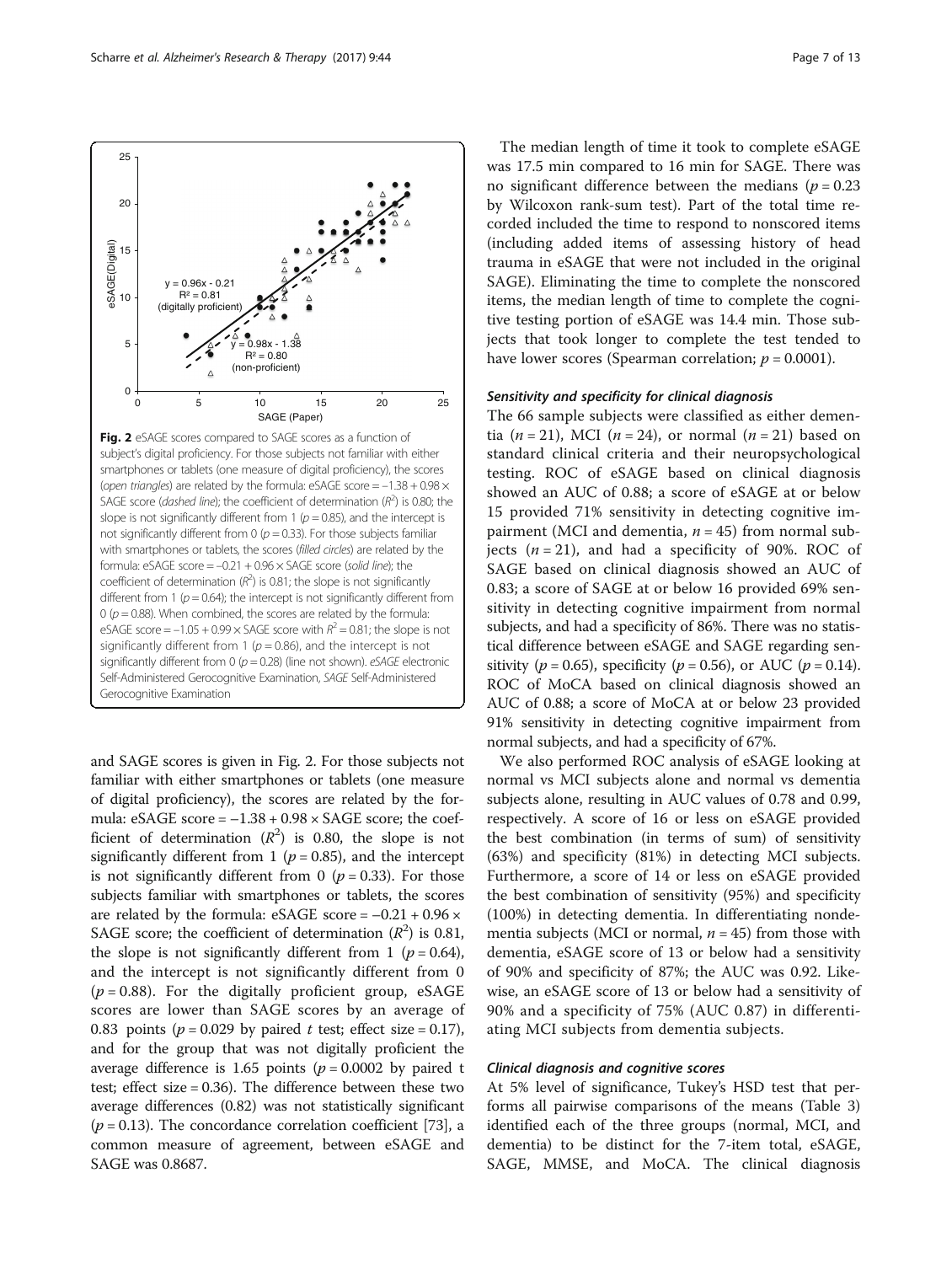|                | Normal $(n = 21)$          | MCI $(n = 24)$             | Dementia ( $n = 21$ )      | Common<br>SD estimate | Fffect size $d^*$<br>(normal vs MCI) | Fffect size $d^*$<br>(normal vs dementia) |
|----------------|----------------------------|----------------------------|----------------------------|-----------------------|--------------------------------------|-------------------------------------------|
| 7-Item total   | $341.4 \pm 32.1$ (285-403) | $280.0 \pm 32.1$ (223-347) | $241.2 \pm 33.8$ (174-322) | 32.70                 | 1.88                                 | 3.06                                      |
| eSAGE (max 22) | $18.4 \pm 2.1$ (15-22)     | $15.1 \pm 3.7$ (9-22)      | $9.1 \pm 3.7$ (2-17)       | 3.29                  | 1.00                                 | 2.82                                      |
| SAGE (max 22)  | $18.9 \pm 2.4$ (13-22)     | $16.5 \pm 3.3$ (11-22)     | $10.9 \pm 3.6$ (4-18)      | 3.17                  | 0.73                                 | 2.51                                      |
| MMSE (max 30)  | $28.7 \pm 1.3$ (26-30)     | $27.3 \pm 2.2$ (20-30)     | $24.6 \pm 2.2$ (21-29)     | 1.97                  | 0.74                                 | 2.10                                      |
| MoCA (max 30)  | $24.3 \pm 2.9$ (19-29)     | $21.3 \pm 2.3$ (16-25)     | $16.3 \pm 3.9$ (8-23)      | 3.07                  | 0.99                                 | 2.62                                      |

<span id="page-7-0"></span>Table 3 7-Item total, eSAGE, SAGE, MMSE, and MoCA scores, and their effect sizes

Values are shown as mean  $\pm$  SD (range)

\*Cohen's effect size d, defined as the standardized difference between two means, is considered large when d ≥0.8. Effect size for comparing normals with cognitively impaired subjects is the average of the last two columns and it is the difference between them for the comparison between MCI and

dementia subjects

eSAGE electronic Self-Administered Gerocognitive Examination, max maximum score, MCI Mild Cognitive Impairment, MMSE Mini-Mental State Examination, MoCA Montreal Cognitive Assessment, SAGE Self-Administered Gerocognitive Examination

showed highly significant differences between the mean cognitive scores. Both eSAGE and SAGE can distinguish normal from dementia and MCI from dementia (with each  $p < 0.0001$ ). Normal can be distinguished from MCI groups by eSAGE ( $p = 0.004$ ) and SAGE ( $p = 0.04$ ).

# **Discussion**

There are clinical and research advantages to having both validated paper and electronic formats of the same test. The brief office- or bedside-based cognitive tests and the longer traditional neuropsychology batteries are both typically administered with pen and paper. These paper tests have inherent familiarity and understandability for the clinician, clinical researcher, and neuropsychologist, and face validity is high. A validated digital cognitive assessment tool with its equivalent validated paper version brings with it the familiarity of the assessment. It would be very useful to be able to use equivalently scored paper or digital formats to be flexible in having the test be given in the office, in the community, using mobile technology, or on a home tablet. This flexibility is enhanced when both paper and digital tests are self-administered. The practicality of using either paper or electronic versions of a self-administered cognitive assessment tool may increase the number of individuals evaluated for early identification of cognitive impairment, may ease the ability to provide repeated testing to monitor cognitive change over time, and may potentially provide progression prediction.

The digital format has its own set of unique advantages. eSAGE allows the ability to time responses, which may provide enhanced functionality. eSAGE cannot only automatically time how long it takes to answer a question, it can determine how often the individual went back to previous pages, or how often they corrected answers. We plan to evaluate the utility of these metadata in the future. eSAGE will also allow individuals to evaluate themselves online and receive their remotely scored results online to be able to deliver them directly to their healthcare providers. This might make it easier to obtain that baseline cognitive assessment or that follow-up

cognitive evaluation to assess for changes in their cognitive abilities in a timely fashion prior to their appointment. Individuals taking eSAGE are instructed to provide their baseline and subsequent test scores to their physician for monitoring progress. Obtaining results of their cognitive status online may be particularly useful to those individuals living in underserved or rural regions with few resources and who do not have easy access to dementia-knowledgeable healthcare providers or advocates. The self-administered digital format may also help reduce the typical stress people experience when taking pen and paper tests in a doctor's office by a healthcare worker. The digital format also allows providers, researchers, and individuals the ability to store results electronically and thereby avoid having to store or lose paper forms. Digital transfer of information is fast and reliable compared to paper information.

Since the identification of the pre-dementia state of MCI was one of the driving forces behind the development of SAGE, in our study we carefully ensured that a broad range of eSAGE scores in the normal to early dementia range (generally eSAGE scores of 10–22) would be measured against the other neuropsychological tests and against SAGE. The age range and sex distribution of our subjects are typical of the population at risk for MCI and dementia. Our well-educated cohort, typical of individuals willing to participate in studies, does limit what we can conclude about those who are less educated using eSAGE.

Tablet-based eSAGE correlates well with the 7-item total of a battery of neuropsychological tests and performs similarly to the validated SAGE. As would be expected, SAGE and eSAGE scores are highly correlated with each other. SAGE and eSAGE have similar correlation values with MMSE and MoCA. eSAGE has not been compared to other computerized tests. However, based on our results, eSAGE has the qualities to be useful in primary care settings as a brief computerized cognitive assessment tool. It does a fair job in differentiating MCI from both normal and dementia subjects. Its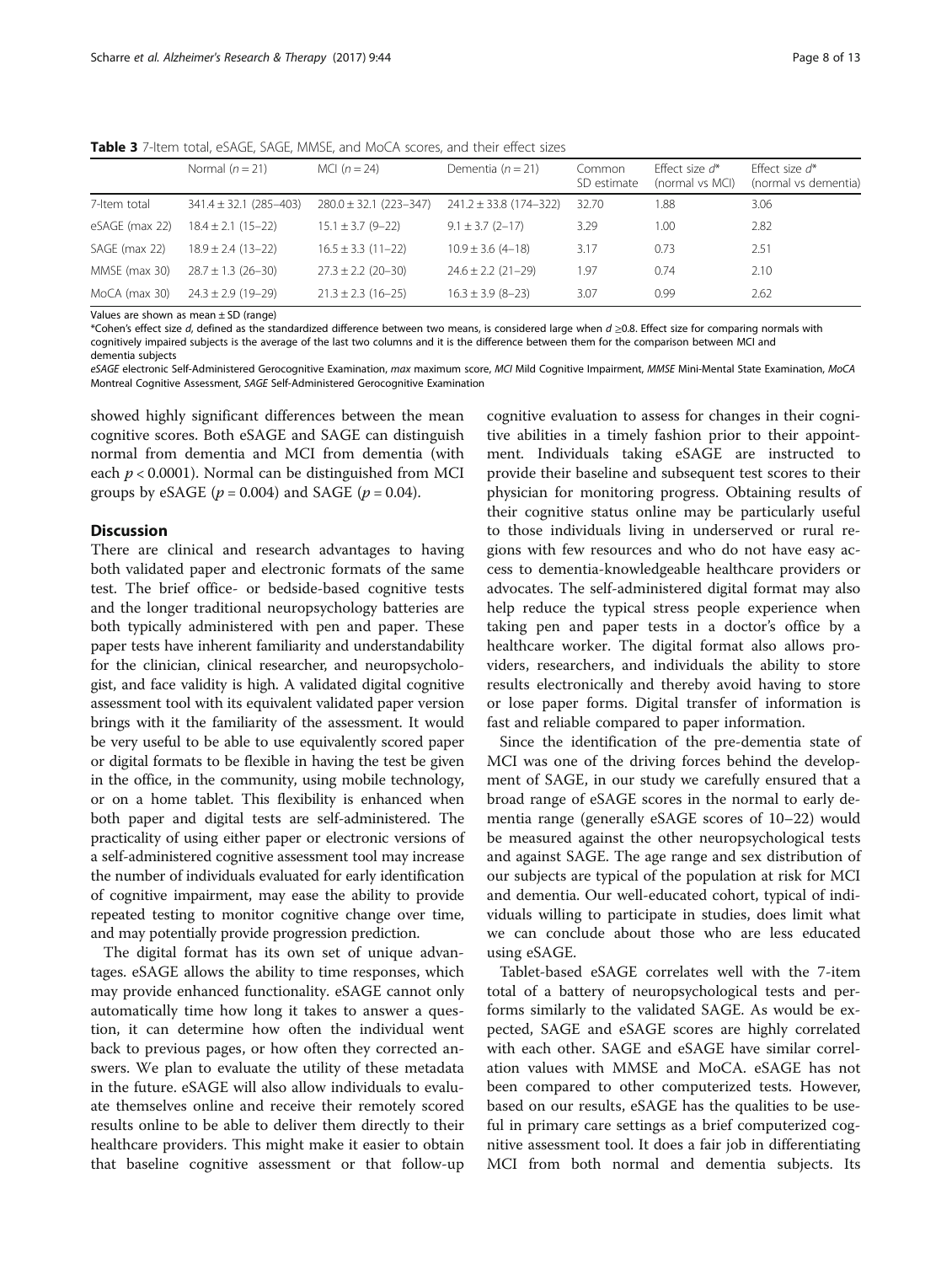classification accuracy compares well to MoCA with comparable AUC and better specificity but worse sensitivity than MoCA. Effect sizes comparing score means are also similar between eSAGE and MoCA. eSAGE has a practical advantage in the primary care setting over most other computerized and paper tests in that it has both paper and tablet versions.

When translating a written paper test into a digital format given on a tablet device, one cannot assume that the resultant digital cognitive test is identical to the same test administered on paper. There have recently been digital translations of traditional brief pen and paper cognitive tests [[57,](#page-11-0) [76](#page-12-0)]. It is clear from these attempts that the digital translation needs to be separately validated from the pen and paper version [[57\]](#page-11-0). Factors that can influence differences between computerized cognitive test results and those performed with pen and paper include the individual's experience and familiarity with digital technology. In addition, administering a test using auditory means by a human (with paper recording) or visually by computer involve separate brain pathways and may lead to different scoring results for the exact same question.

In this study, we are therefore pleased to note that eSAGE not only correlated well but also showed no scale bias compared to SAGE. Since SAGE is self-administered, there are no auditory commands or requests, and only visually read questions and paper responses. eSAGE likewise on the tablet is performed by visually reading the questions, and it does not have aurally provided questions. The main difference between the two tests is the individual's comfort and experience with the technology and the tablet. It turned out that, in the population tested, on average subjects performed one point worse on eSAGE compared to SAGE. They scored one point less on average when using the digital version of SAGE whether they had normal, mildly impaired, or moderately impaired scores. When we separated out our subjects (47%) who had never had experience with smartphones or tablets, as expected they experienced more difficulties with eSAGE and scored, on average, 1.65 points less whether they had normal, mildly impaired, or moderately impaired scores. Those with experience in using tablet or smartphone devices also scored worse on eSAGE but only by 0.83 points, again without a scale bias. Since an individual's digital proficiency can be difficult to determine, we suggest adding one point to everyone's digital scores to get an equivalent paper score. Digital unfamiliarity is likely to fade away over time, as newer generations of individuals will have more exposure and proficiency using digital devices.

When we divided our sample based on clinical diagnosis, we found statistically significant differences between both eSAGE and SAGE mean scores for normal subjects and MCI subjects. We also found statistically significant differences between both eSAGE and SAGE mean scores for MCI subjects and dementia subjects. Cohen's effect size *d* for eSAGE between the normal and MCI groups (1.0), normal and dementia groups (2.82), normal and cognitively impaired (MCI + dementia) groups (1.91), and MCI and dementia groups (1.82) are all considered large and were slightly higher than those of SAGE. This suggests that eSAGE, like SAGE, does well in differentiating both normal from MCI groups and MCI from dementia groups.

eSAGE is not diagnostic for any specific condition. However, in our sample, eSAGE also had a high level of sensitivity and specificity in distinguishing normal from MCI and mild dementia. This self-administered instrument can be utilized to identify potentially clinically relevant cognitive changes that would then warrant further investigation. What one wants from a case finding tool is a high specificity, and one is more willing to accept false negatives (cognitively impaired that test as normal) rather than risk false positives (normal that test as cognitively impaired). eSAGE combines high specificity with reasonable sensitivity and would work better as a case finding tool than as a screening tool. Over time, if the condition is progressive, the false negatives will convert to true positives and these could be picked up by repeat testing. As might be expected, since subjects performed one point worse on eSAGE compared to SAGE, we found a cutoff score of 16 and above for normal subjects taking eSAGE and 17 and above for normal subjects taking SAGE. Consistently, the best cutoff score for specificity and sensitivity for SAGE from our current sample is the same cutoff value we had in our initial validity study [\[48](#page-11-0)]. For eSAGE, in differentiating dementia from nondementia a score of 13 or less for dementia subjects gave the best sensitivity and specificity. Evaluating nondementia subjects alone with eSAGE, a score of 17 or higher for normal subjects provided the best sensitivity and specificity. This suggests that MCI subjects would fall typically in the range of 14–16 on eSAGE. Cutoff total scores are useful as guidelines. Clinicians may gain more clues as to the etiology of cognitive loss by looking at the specific pattern of cognitive deficits in instruments such as eSAGE. Additional helpful information may be obtained from the self-report items in the nonscored part of eSAGE. If the patient scores well on eSAGE, the clinician may determine that no further evaluation is indicated, potentially saving costs for the patient and time for the physician. For patients scoring less well or borderline on eSAGE, the practitioner may wish to continue with a staged screening process such as assessment with an informant screen or further evaluations. We hope eSAGE will allow earlier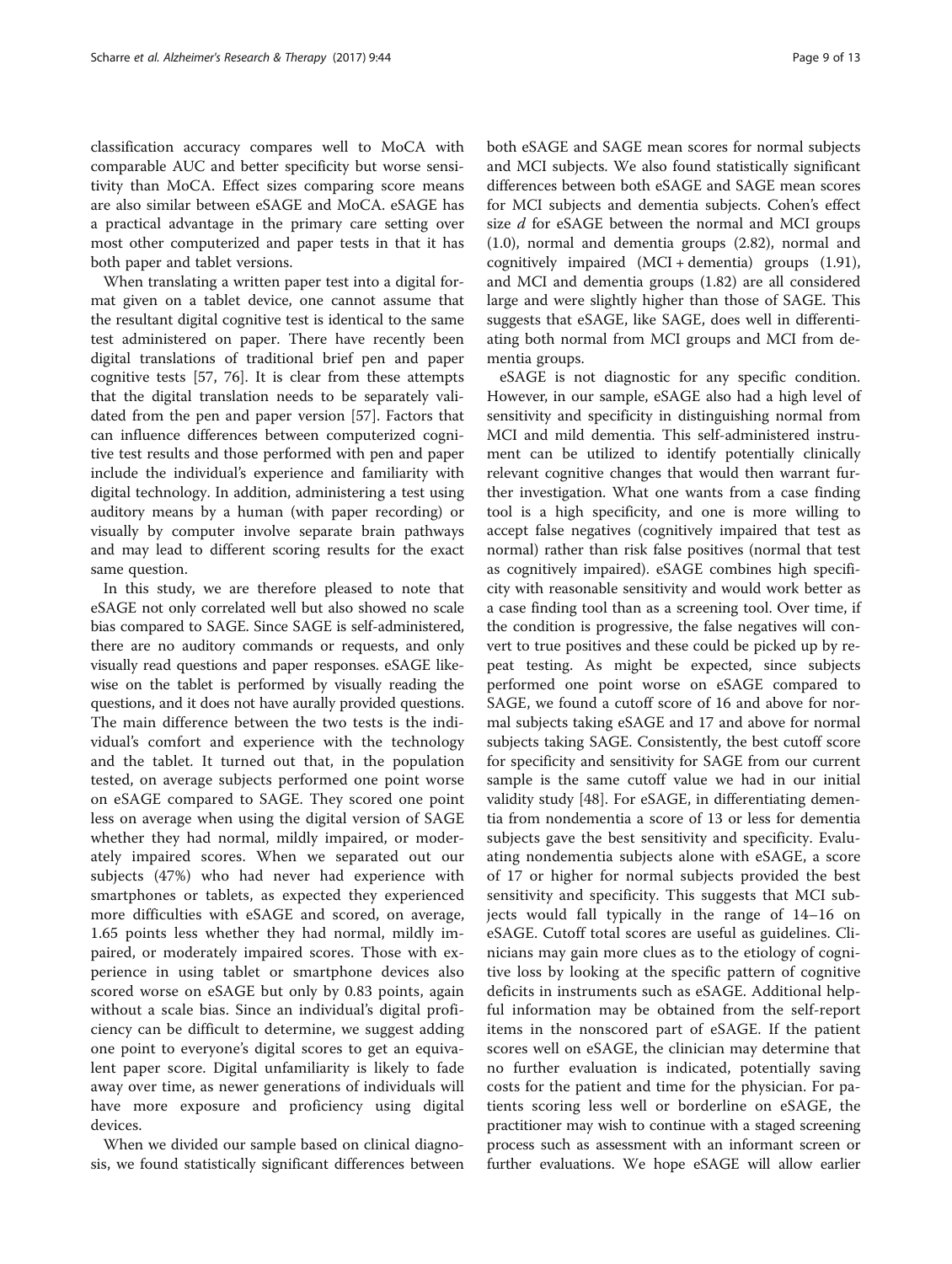identification of cognitive impairment so that proper diagnosis and treatment may begin sooner.

# **Limitations**

Specific limitations related to the SAGE test have been described in previous publications [[48](#page-11-0), [50](#page-11-0)].

There are also significant limitations with this study. We extensively studied only 66 subjects, the majority of whom were Caucasian and highly educated. Some caution is needed regarding the interpretation of those with below high school education and also with minorities as they were few in number and not fully represented in our sample. Low-educated subjects have high misclassification rates with other commonly utilized cognitive screening tasks [\[77](#page-12-0)]. Results may also be limited based on where the patients were recruited and the range of their cognitive abilities. We attempted to get a broad cross-section of a clinic and a community population. The ADCS-ADL scale, initially designed as an informantreported measure, was used as a self-report in some subjects when their study partner could not be interviewed. While none of those subjects were believed to have dementia, this could have impacted their ADL scores. In order to test a wide distribution of eSAGE scores, we included eSAGE scores in the normal, MCI, and mild-tomoderate dementia range. Additional longitudinal studies in the future will be very important in evaluating the ability of eSAGE in accurately measuring cognitive change over time. This will help determine if it could help identify conversions from normal to MCI, or MCI to dementia. Further research is also required to determine if eSAGE has utility in identifying early cognitive decline in any specific neurocognitive conditions such as AD, vascular dementia, Parkinson's disease dementia, dementia with Lewy bodies, frontotemporal dementia, endocrine/metabolic/toxic/oncologic conditions, sleep apnea, or acute confusional states.

Thus far, no large randomized trial has demonstrated a correlation between screening and improved outcomes. This would need to be performed to gain widespread acceptance of screening programs. While this study was primarily looking at correlations between eSAGE and other neuropsychological tests, it is clear that eSAGE will be used primarily by individuals with cognitive concerns or complaints as a way to assess cognition and aid diagnosis. Unless provided by a physician, eSAGE would typically not be taken to obtain a cognitive baseline not in response to a cognitive concern. A self-administered test and a digital test, like eSAGE, would ease the time burden of physicians who desire to incorporate yet another screening evaluation in their clinic setting. The advent of disease-modifying treatments may further justify such screening. Positive screens, however, also impact patients and families who

may worry about their future, potential stigma, longterm care, insurance issues, and loss of employment, driving, and independence. A staged screening approach reducing the number of false-positive screens would improve the comfort level of physicians and patients with cognitive screening programs.

# Conclusions

eSAGE performed similarly with the 7-item total of a battery of neuropsychological tests, MoCA, and MMSE, and shows no scale bias compared to the validated SAGE. The slope of SAGE versus eSAGE is not significantly different from 1 whether or not the subject was digitally proficient, showing strong evidence that the scaling is identical between eSAGE and SAGE (no scale bias). There is a slight decrease in the eSAGE score when compared to the SAGE score, and the decrease is under a point for digitally proficient subjects. SAGE and eSAGE scores are highly correlated with each other (0.88) and have similar correlation values with MMSE and MoCA. This study also suggests that eSAGE and SAGE have a high level of sensitivity and specificity in distinguishing normal from MCI and mild dementia. eSAGE has the advantage of self-administration, brevity, four interchangeable forms, and potential widespread availability to be a major factor in overcoming the many obstacles in identifying early cognitive changes in individuals.

# Abbreviations

AD: Alzheimer's disease; ADL: Activities of daily living; AUC: Area under the curve; eSAGE: Electronic Self-Administered Gerocognitive Examination; HVLT: Hopkins Verbal Learning Test; MCI: Mild cognitive impairment; MMSE: Mini-Mental State Examination; MoCA: Montreal Cognitive Assessment; NPI: Neuropsychiatric Inventory; ROC: Receiver operating characteristics; SAGE: Self-Administered Gerocognitive Examination; WAIS III: Wechsler Adult Intelligence Scale III; WCST: Wisconsin Card Sort Test

#### Acknowledgements

We thank all subjects for their participation in the study. We are grateful to Jennifer Icenhour (Department of Neurology, The Ohio State University Wexner Medical Center) for assisting with research coordination and Aash Bhandari (Department of Neurology, The Ohio State University Wexner Medical Center), Jacob Goodfleisch (Department of Physical Medicine and Rehabilitation, The Ohio State University Wexner Medical Center), and Jennifer Icenhour for psychometric testing. We thank BrainTest, Inc. for providing the length of time it took for participants to complete eSAGE.

#### Funding

BrainTest Inc. provided the financial support for this research but they had no role in the design of the study, the collection (except for providing the length of time it took for participants to complete eSAGE), analysis or interpretation of the data, or in writing the manuscript.

# Availability of data and materials

The datasets during and analyzed during the current study are available from the corresponding author on reasonable request.

### Authors' contributions

DWS developed SAGE and eSAGE, provided consultation to BrainTest Inc. on the production of eSAGE, conceptualized and helped design the study, helped perform physical and neurological participant examinations, analyzed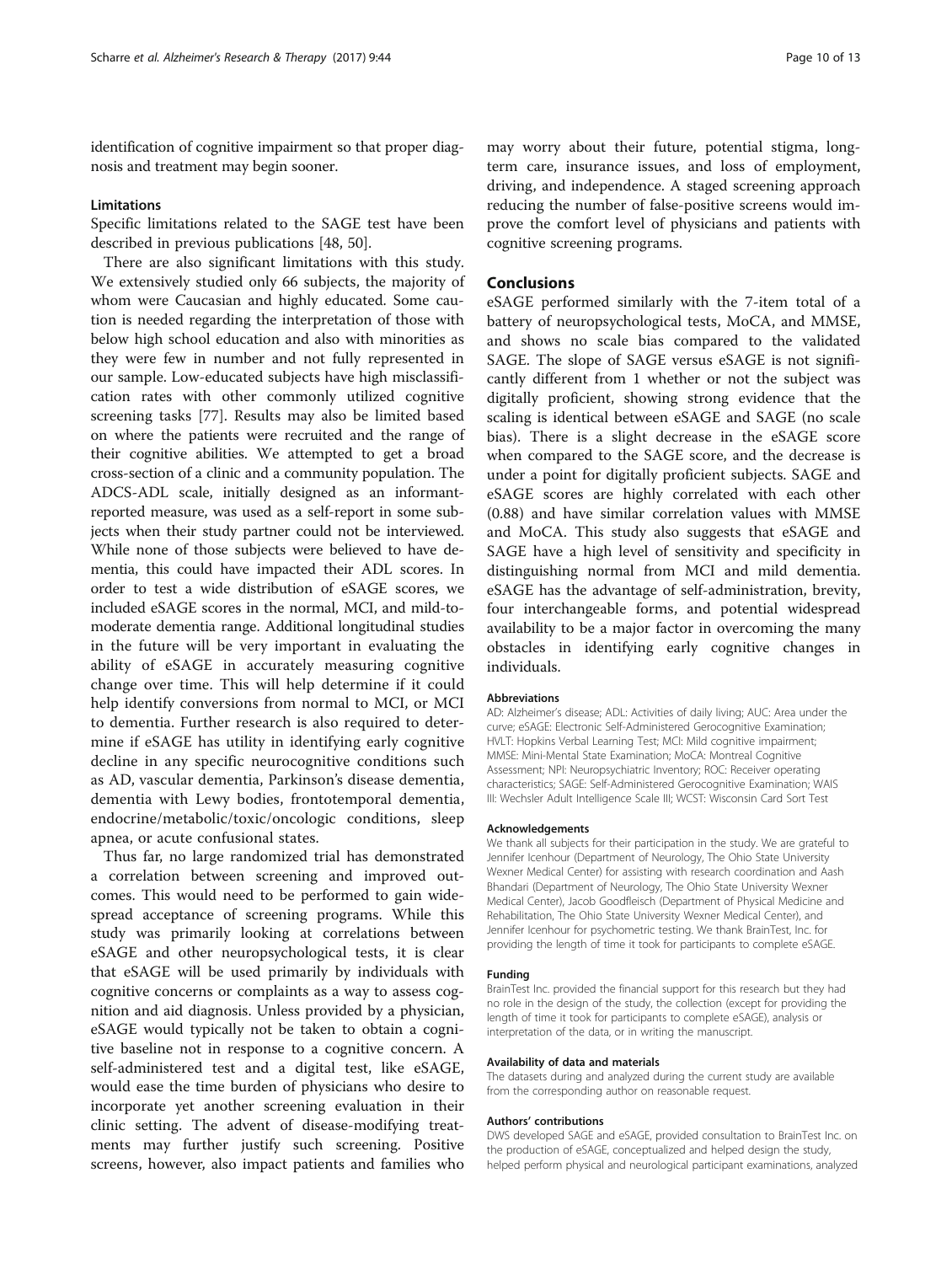<span id="page-10-0"></span>and interpreted the data, helped prepare the tables and figures, and prepared the initial draft. SC helped design the study, analyzed and interpreted the data, and helped prepare the tables and figures. HNN helped design the study, designed and performed the statistical and comparative analyses, interpreted the data, and helped prepare the tables and figures. NEV recruited participants, determined participant eligibility, randomly selected and consented participants, coordinated the study, helped supervise SAGE and eSAGE, helped collect the medical histories of the participants, and helped administer study partner surveys. RAB helped design the study, constructed the neuropsychological testing to be used, and analyzed and interpreted the neuropsychological data. All authors revised the manuscript draft and read and approved the final manuscript.

## Competing interests

DWS is on the advisory board, is a consultant, and obtains honoraria from BrainTest Inc. who funded this study and who produced the eSAGE version made for tablet use of the SAGE test (invented by DWS) through a license agreement with The Ohio State University. The remaining authors declare that they have no competing interests.

# Consent for publication

Not applicable.

# Ethics approval and consent to participate

This investigational study met institutional requirements for conduct of human subjects and was registered on ClinicalTrials.gov (Identifier: NCT02544074). The Ohio State University's Biomedical Sciences Human Subject Institutional Review Board approved it. Voluntary written informed consent was obtained from the subjects or their legally authorized representatives (when applicable) and assent was obtained from the subjects who were determined to not have the capacity to provide consent.

# Publisher's Note

Springer Nature remains neutral with regard to jurisdictional claims in published maps and institutional affiliations.

# Author details

<sup>1</sup> Division of Cognitive Neurology, Department of Neurology, The Ohio State University Wexner Medical Center, 395 W. 12th Avenue, 7th Floor, Columbus, OH 43210, USA. <sup>2</sup> Division of Biostatistics, College of Public Health, The Ohio State University, Cunz Hall, 1841 Neil Avenue, Columbus, OH 43210, USA. <sup>3</sup>Neuropsychology Laboratory, Department of Psychiatry, The Ohio State University Wexner Medical Center, 1670 Upham Drive, Columbus, OH 43210, USA.

# Received: 11 November 2016 Accepted: 26 May 2017

## References

- 1. Alzheimer's Association: 2016 Alzheimer's disease facts and figures. 2016. [https://www.alz.org/documents\\_custom/2016-facts-and-figures.pdf](https://www.alz.org/documents_custom/2016-facts-and-figures.pdf). Accessed 04 Aug 2016
- 2. Geda YE. Mild cognitive impairment in older adults. Curr Psychiatry Rep. 2012. doi:[10.1007/s11920-012-0291-x.](http://dx.doi.org/10.1007/s11920-012-0291-x)
- Langa KM, Levine DA. The diagnosis and management of mild cognitive impairment: a clinical review. JAMA. 2014. doi:[10.1001/jama.2014.13806](http://dx.doi.org/10.1001/jama.2014.13806).
- 4. Lopez OL, Jagust WJ, DeKosky ST, Becker JT, Fitzpatrick A, Dulberg C, et al. Prevalence and classification of mild cognitive impairment in the Cardiovascular Health Study Cognition Study. Arch Neurol. 2003. doi[:10.1001/archneur.60.10.1385.](http://dx.doi.org/10.1001/archneur.60.10.1385)
- Petersen RC, Roberts RO, Knopman DS, Geda YE, Cha RH, Pankratz VS, et al. The Mayo Clinic Study of Aging: prevalence of mild cognitive impairment is higher in men. Neurology. 2010. doi[:10.1212/WNL.0b013e3181f11d85](http://dx.doi.org/10.1212/WNL.0b013e3181f11d85).
- 6. Budd D, Burns LC, Guo Z, L'Italien G, Lapuerta P. Impact of early intervention and disease modification in patients with predementia Alzheimer's disease: a Markov model simulation. Clinicoecon Outcomes Res. 2011. doi:[10.2147/CEOR.S22265](http://dx.doi.org/10.2147/CEOR.S22265).
- 7. Farlow M, Anand R, Messina Jr J, Hartman R, Veach J. A 52-week study of the efficacy of rivastigmine in patients with mild to moderately severe Alzheimer's disease. Eur Neurol. 2000. doi:[10.1159/000008243.](http://dx.doi.org/10.1159/000008243)
- Adams M. Routine check-ups and other factors affecting discussions with a health care provider about subjective memory complaints, behavioral risk factor surveillance system, 21 states, 2011. Prev Chronic Dis. 2016. doi[:10.](http://dx.doi.org/10.5888/pcd13.150471) [5888/pcd13.150471](http://dx.doi.org/10.5888/pcd13.150471).
- 9. Barker WW, Luis C, Harwood D, Loewenstein D, Bravo M, Ownby R, et al. The effect of a memory screening program on the early diagnosis of Alzheimer disease. Alzheimer Dis Assoc Disord. 2005. doi:[10.1097/01.wad.](http://dx.doi.org/10.1097/01.wad.0000155380.63231.68) [0000155380.63231.68](http://dx.doi.org/10.1097/01.wad.0000155380.63231.68).
- 10. Boustani M, Peterson B, Hanson L, Harris R, Lohr KN, U.S. Preventive Services Task Force. Screening for dementia in primary care: a summary of the evidence for the U.S. Preventive Services Task Force. Ann Intern Med. 2003. doi[:10.7326/0003-4819-138-11-200306030-00015.](http://dx.doi.org/10.7326/0003-4819-138-11-200306030-00015)
- 11. Boustani M, Callahan CM, Unverzagt FW, Austrom MG, Perkins AJ, Fultz BA, et al. Implementing a screening and diagnosis program for dementia in primary care. J Gen Intern Med. 2005. doi[:10.1111/j.1525-1497.2005.0126.x](http://dx.doi.org/10.1111/j.1525-1497.2005.0126.x).
- 12. Bradford A, Kunik ME, Schulz P, Williams SP, Singh H. Missed and delayed diagnosis of dementia in primary care: prevalence and contributing factors. Alzheimer Dis Assoc Disord. 2009. doi:[10.1097/WAD.](http://dx.doi.org/10.1097/WAD.0b013e3181a6bebc) [0b013e3181a6bebc.](http://dx.doi.org/10.1097/WAD.0b013e3181a6bebc)
- 13. Chodosh J, Petitti DB, Elliott M, Hays RD, Crooks VC, Reuben DB, et al. Physician recognition of cognitive impairment: evaluating the need for improvement. J Am Geriatr Soc. 2004. doi[:10.1111/j.1532-5415.2004.52301.x.](http://dx.doi.org/10.1111/j.1532-5415.2004.52301.x)
- 14. Valcour VG, Masaki KH, Curb JD, Blanchette PL. The detection of dementia in the primary care setting. Arch Intern Med. 2000. doi:[10.1001/archinte.160.](http://dx.doi.org/10.1001/archinte.160.19.2964) [19.2964](http://dx.doi.org/10.1001/archinte.160.19.2964).
- 15. Arlt S, Hornung J, Eichenlaub M, Jahn H, Bullinger M, Peterson C. The patient with dementia, the caregiver and the doctor: cognition, depression and quality of life from three perspectives. Int J Geriatr Psychiatry. 2008. doi[:10.1002/gps.1946](http://dx.doi.org/10.1002/gps.1946).
- 16. Speechly CM, Bridges-Webb C, Passmore E. The pathway to dementia diagnosis. Med J Aust. 2008;189:487–89.
- 17. Watari KF, Gatz M. Pathways to care for Alzheimer's disease among Korean Americans. Cultur Divers Ethnic Minor Psychol. 2004. doi:[10.1037/1099-9809.](http://dx.doi.org/10.1037/1099-9809.10.1.23) [10.1.23](http://dx.doi.org/10.1037/1099-9809.10.1.23).
- 18. United Behavioral Health. Psychological and neuropsychological testing medicare coverage summary. Optum. 2016. [https://www.providerexpress.](https://www.providerexpress.com/content/dam/ope-provexpr/us/pdfs/clinResourcesMain/guidelines/mcs/ptMCS.pdf) [com/content/dam/ope-provexpr/us/pdfs/clinResourcesMain/guidelines/](https://www.providerexpress.com/content/dam/ope-provexpr/us/pdfs/clinResourcesMain/guidelines/mcs/ptMCS.pdf) [mcs/ptMCS.pdf](https://www.providerexpress.com/content/dam/ope-provexpr/us/pdfs/clinResourcesMain/guidelines/mcs/ptMCS.pdf). Accessed 19 Oct 2016.
- 19. Cordell CB, Borson S, Boustani M, Chodosh J, Reuben D, Verghese J, et al. Medicare Detection of Cognitive Impairment Workgroup: Alzheimer's Association recommendations for operationalizing the detection of cognitive impairment during the Medicare Annual Wellness Visit in a primary care setting. Alzheimers Dement. 2013. doi[:10.1016/j.jalz.2012.09.011](http://dx.doi.org/10.1016/j.jalz.2012.09.011).
- 20. Borson S, Scanlan JM, Watanabe J, Tu SP, Lessig M. Simplifying detection of cognitive impairment: comparison of the Mini-Cog and Mini-Mental State Examination in a multiethnic sample. J Am Geriatr Soc. 2005. doi[:10.1111/j.](http://dx.doi.org/10.1111/j.1532-5415.2005.53269.x) [1532-5415.2005.53269.x](http://dx.doi.org/10.1111/j.1532-5415.2005.53269.x).
- 21. Brodaty H, Moore CM. The Clock Drawing Test for dementia of the Alzheimer's type: a comparison of three scoring methods in a memory disorders clinic. Int J Geriatr Psychiatry. 1997. doi[:10.1002/\(SICI\)1099-](http://dx.doi.org/10.1002/(SICI)1099-1166(199706)12:6%3C619::AID-GPS554%3E3.0.CO;2-H) [1166\(199706\)12:6<619::AID-GPS554>3.0.CO;2-H.](http://dx.doi.org/10.1002/(SICI)1099-1166(199706)12:6%3C619::AID-GPS554%3E3.0.CO;2-H)
- 22. Brodaty H, Pond D, Kemp NM, Luscombe G, Harding L, Berman K, et al. The GPCOG: a new screening test for dementia designed for general practice. J Am Geriatr Soc. 2002. doi[:10.1046/j.1532-5415.2002.50122.x.](http://dx.doi.org/10.1046/j.1532-5415.2002.50122.x)
- 23. Brodaty H, Low LF, Gibson L, Burns K. What is the best dementia screening instrument for general practitioners to use? Am J Geriatr Psychiatry. 2006. doi[:10.1097/01.JGP.0000216181.20416.b2.](http://dx.doi.org/10.1097/01.JGP.0000216181.20416.b2)
- 24. Buschke H, Kuslansky G, Katz M, Stewart WF, Sliwinski MJ, Eckholdt HM, et al. Screening for dementia with the memory impairment screen. Neurology. 1999. doi[:10.1212/WNL.52.2.231.](http://dx.doi.org/10.1212/WNL.52.2.231)
- 25. Cullen B, O'Neill B, Evans JJ, Coen RF, Lawlor BA. A review of screening tests for cognitive impairment. J Neurol Neurosurg Psychiatry. 2007. doi:[10.1136/](http://dx.doi.org/10.1136/jnnp.2006.095414) [jnnp.2006.095414](http://dx.doi.org/10.1136/jnnp.2006.095414).
- 26. Folstein MF, Folstein SE, McHugh PR. "Mini-mental state" a practical method for grading the cognitive state of patients for the clinician. J Psychiat Res. 1975. doi[:10.1016/0022-3956\(75\)90026-6.](http://dx.doi.org/10.1016/0022-3956(75)90026-6)
- 27. Froehlich TE, Robison JT, Inouye SK. Screening for dementia in the outpatient setting: the time and change test. J Am Geriatr Soc. 1998. doi[:10.1111/j.1532-5415.1998.tb01534.x.](http://dx.doi.org/10.1111/j.1532-5415.1998.tb01534.x)
- 28. Ismail Z, Rajji TK, Shulman KI. Brief cognitive screening instruments: an update. Int J Geriatr Psychiatry. 2010. doi[:10.1002/gps.2306](http://dx.doi.org/10.1002/gps.2306).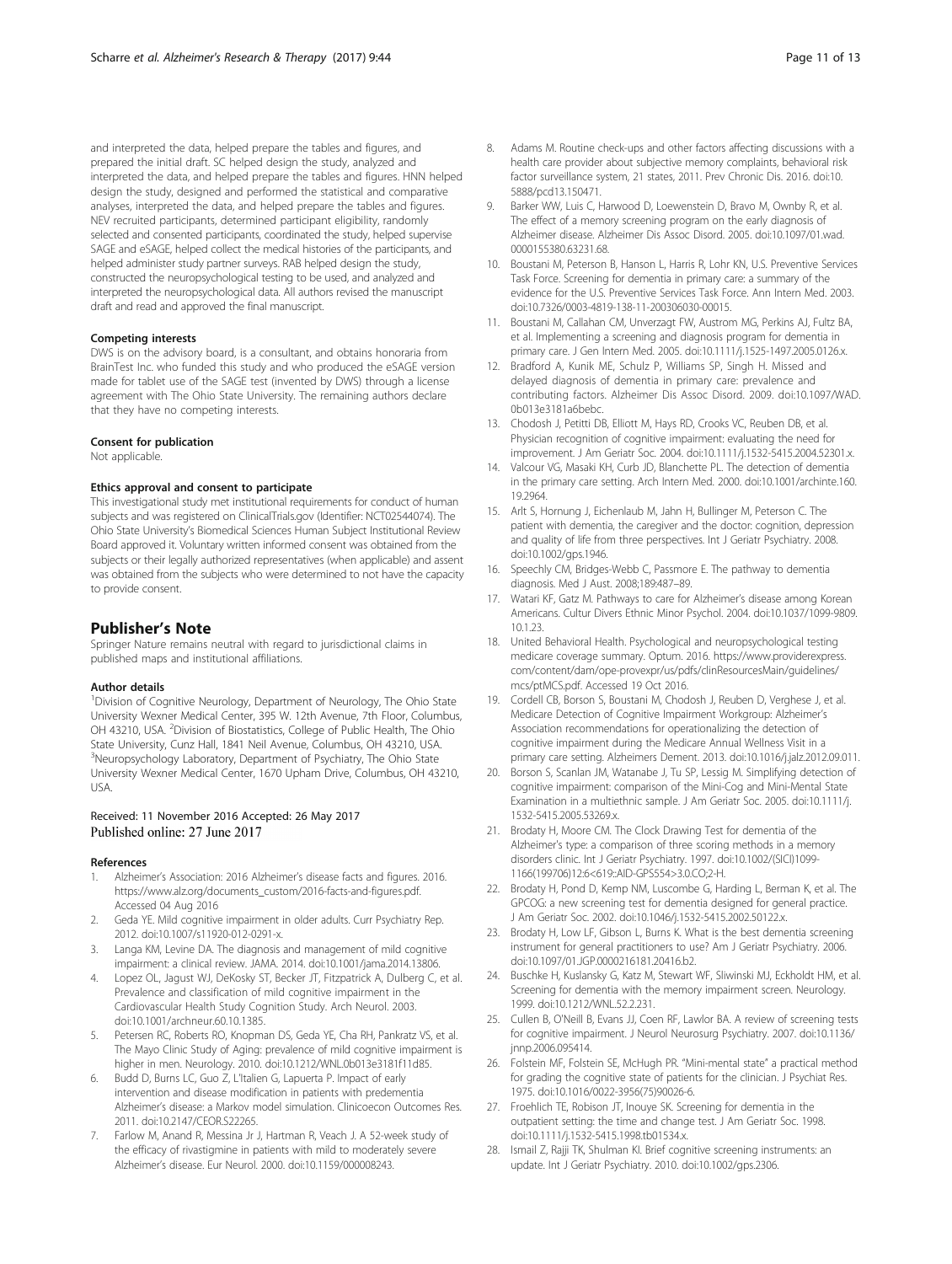- <span id="page-11-0"></span>29. Kalbe E, Kessler J, Calabrese P, Smith R, Passmore AP, Brand M, et al. DemTect: a new, sensitive cognitive screening test to support the diagnosis of mild cognitive impairment and early dementia. Int J Geriatr Psychiatry. 2004. doi:[10.1002/gps.1042](http://dx.doi.org/10.1002/gps.1042).
- 30. Lorentz WJ, Scanlan JM, Borson S. Brief screening tests for dementia. Can J Psychiatry. 2002;47:723–33.
- 31. Mendiondo MS, Ashford JW, Kryscio RJ, Schmitt FA. Designing a Brief Alzheimer Screen (BAS). J Alzheimers Dis. 2003;5:391–8.
- 32. Milne A, Culverwell A, Guss R, Tuppen J, Whelton R. Screening for dementia in primary care: a review of the use, efficacy and quality of measures. Int Psychogeriatr. 2008. doi[:10.1017/S1041610208007394](http://dx.doi.org/10.1017/S1041610208007394).
- 33. Nasreddine ZS, Phillips NA, Bédirian V, Charbonneau S, Whitehead V, Collin I, et al. The Montreal Cognitive Assessment, MoCA: a brief screening tool for mild cognitive impairment. J Am Geriatr Soc. 2005. doi:[10.1111/j.1532-5415.](http://dx.doi.org/10.1111/j.1532-5415.2005.53221.x) [2005.53221.x.](http://dx.doi.org/10.1111/j.1532-5415.2005.53221.x)
- 34. Robert PH, Schuck S, Dubois B, Olié JP, Lépine JP, Gallarda T, et al. Screening for Alzheimer's disease with the short cognitive evaluation battery. Dement Geriatr Cogn Disord. 2003. doi[:10.1159/000067971.](http://dx.doi.org/10.1159/000067971)
- 35. Tariq SH, Tumosa N, Chibnall JT, Perry 3rd MH, Morley JE. Comparison of the Saint Louis University mental status examination and the mini-mental state examination for detecting dementia and mild neurocognitive disorder—a pilot study. Am J Geriatr Psychiatry. 2006. doi[:10.1097/01.JGP.](http://dx.doi.org/10.1097/01.JGP.0000221510.33817.86) [0000221510.33817.86](http://dx.doi.org/10.1097/01.JGP.0000221510.33817.86).
- 36. Boise L, Camicioli R, Morgan DL, Rose JH, Congleton L. Diagnosing dementia: perspectives of primary care physicians. Gerontologist. 1999. doi: [10.1093/geront/39.4.457](http://dx.doi.org/10.1093/geront/39.4.457).
- 37. Ozer S, Young J, Champ C, Burke M. A systematic review of the diagnostic test accuracy of brief cognitive tests to detect amnestic mild cognitive impairment. Int J Geriatr Psychiatry. 2016. doi:[10.1002/gps.4444](http://dx.doi.org/10.1002/gps.4444).
- 38. Petersen RC, Stevens JC, Ganguli M, Tangalos EG, Cummings JL, DeKosky ST. Practice parameter: early detection of dementia: mild cognitive impairment (an evidence-based review). Report of the Quality Standards Subcommittee of the American Academy of Neurology. Neurology. 2001. doi[:10.1212/WNL.](http://dx.doi.org/10.1212/WNL.56.9.1133) [56.9.1133](http://dx.doi.org/10.1212/WNL.56.9.1133)
- 39. Powlishta KK, Von Dras DD, Stanford A, Carr DB, Tsering C, Miller JP, et al. The clock drawing test is a poor screen for very mild dementia. Neurology. 2002. doi:[10.1212/WNL.59.6.898.](http://dx.doi.org/10.1212/WNL.59.6.898)
- 40. Tang-Wai DF, Knopman DS, Geda YE, Edland SD, Smith GE, Ivnik RJ, et al. Comparison of the short test of mental status and the mini-mental state examination in mild cognitive impairment. Arch Neurol. 2003. doi:[10.1001/](http://dx.doi.org/10.1001/archneur.60.12.1777) [archneur.60.12.1777.](http://dx.doi.org/10.1001/archneur.60.12.1777)
- 41. Xu G, Meyer JS, Thornby J, Chowdhury M, Quach M. Screening for mild cognitive impairment (MCI) utilizing combined mini-mental-cognitive capacity examinations for identifying dementia prodromes. Int J Geriatr Psychiatry. 2002. doi:[10.1002/gps.744](http://dx.doi.org/10.1002/gps.744).
- 42. Eichler T, Thyrian JR, Hertel J, Wucherer D, Michalowsky B, Reiner K, et al. Subjective memory impairment: no suitable criteria for case-finding of dementia in primary care. Alzheimers Dement (Amst). 2015. doi:[10.1016/j.](http://dx.doi.org/10.1016/j.dadm.2015.02.004) [dadm.2015.02.004.](http://dx.doi.org/10.1016/j.dadm.2015.02.004)
- 43. Galvin JE, Roe CM, Xiong C, Morris JC. The validity and reliability of the AD8 informant interview for dementia. Neurology. 2006. doi:[10.1212/01.wnl.](http://dx.doi.org/10.1212/01.wnl.0000247042.15547.eb) [0000247042.15547.eb.](http://dx.doi.org/10.1212/01.wnl.0000247042.15547.eb)
- 44. Jorm AF, Jacomb PA. An informant questionnaire on cognitive decline in the elderly (IQCODE): socio-demographic correlates, reliability, validity and some norms. Psychol Med. 1989. doi:[10.1017/S0033291700005742.](http://dx.doi.org/10.1017/S0033291700005742)
- 45. Morris J. The Clinical Dementia Rating (CDR): current version and scoring rules. Neurology. 1993. doi:[10.1212/WNL.43.11.2412-a](http://dx.doi.org/10.1212/WNL.43.11.2412-a).
- 46. Borson S, Scanlan JM, Watanabe J, Tu SP, Lessig M. Improving identification of cognitive impairment in primary care. Int J Geriatr Psychiatry. 2006. doi: [10.1002/gps.1470.](http://dx.doi.org/10.1002/gps.1470)
- 47. Grober E, Hall C, Lipton RB, Teresi JA. Primary care screen for early dementia. J Am Geriatr Soc. 2008. doi[:10.1111/j.1532-5415.2007.01553.x.](http://dx.doi.org/10.1111/j.1532-5415.2007.01553.x)
- 48. Scharre DW, Chang S-I, Murden RA, Lamb J, Beversdorf DQ, Kataki M, et al. Self-administered gerocognitive examination (SAGE): a brief cognitive assessment instrument for mild cognitive impairment (MCI) and early dementia. Alzheimer Dis Assoc Disord. 2010. doi:[10.1097/WAD.](http://dx.doi.org/10.1097/WAD.0b013e3181b03277) [0b013e3181b03277](http://dx.doi.org/10.1097/WAD.0b013e3181b03277).
- 49. Scharre DW, Chang S-I, Nagaraja HN, Yager-Schweller J, Murden RA. Community cognitive screening using the self-administered gerocognitive examination (SAGE). J Neuropsychiatry Clin Neurosci. 2014. doi:[10.1176/appi.](http://dx.doi.org/10.1176/appi.neuropsych.13060145) [neuropsych.13060145](http://dx.doi.org/10.1176/appi.neuropsych.13060145).
- 50. Scharre DW, Trzepacz PT. Evaluation of cognitive impairment in older adults. Focus. 2013. doi:[10.1176/appi.focus.11.4.482.](http://dx.doi.org/10.1176/appi.focus.11.4.482)
- 51. Darby DG, Pietrzak RH, Fredrickson J, Woodward M, Moore L, Fredrickson A, et al. Intraindividual cognitive decline using a brief computerized cognitive screening test. Alzheimers Dement. 2012. doi:[10.1016/j.jalz.2010.12.009.](http://dx.doi.org/10.1016/j.jalz.2010.12.009)
- 52. Randolph C, Tierney MC, Mohr E, Chase TN. The Repeatable Battery for the Assessment of Neuropsychological Status (RBANS): preliminary clinical validity. J Clin Exp Neuropsychol. 1998. doi:[10.1076/jcen.20.3.310.823.](http://dx.doi.org/10.1076/jcen.20.3.310.823)
- 53. Wild K, Howieson D, Webbe F, Seelye A, Kaye J. Status of computerized cognitive testing in aging: a systematic review. Alzheimers Dement. 2008. doi[:10.1016/j.jalz.2008.07.003](http://dx.doi.org/10.1016/j.jalz.2008.07.003).
- 54. Saxton J, Morrow L, Eschman A, Archer G, Luther J, Zuccolotto A. Computer assessment of mild cognitive impairment. Postgrad Med. 2009. doi:[10.3810/](http://dx.doi.org/10.3810/pgm.2009.03.1990) [pgm.2009.03.1990.](http://dx.doi.org/10.3810/pgm.2009.03.1990)
- 55. Tierney MC, Lermer MA. Computerized cognitive assessment in primary care to identify patients with suspected cognitive impairment. J Alzheimers Dis. 2010. doi[:10.3233/JAD-2010-091672.](http://dx.doi.org/10.3233/JAD-2010-091672)
- 56. Tierney MC, Naglie G, Upshur R, Moineddin R, Charles J, Jaakkimainen L. Feasibility and validity of the self-administered computerized assessment of mild cognitive impairment with older primary care patients. Alzheimer Dis & Assoc Disord. 2014. doi[:10.1097/WAD.0000000000000036.](http://dx.doi.org/10.1097/WAD.0000000000000036)
- 57. Ruggeri K, Maguire A, Andrews JL, Martin E, Menon S. Are we there yet? Exploring the impact of translating cognitive tests for dementia using mobile technology in an aging population. Front Aging Neurosci. 2016. doi: [10.3389/fnagi.2016.00021](http://dx.doi.org/10.3389/fnagi.2016.00021).
- 58. Berg EA. A simple objective technique for measuring flexibility in thinking. J Gen Psychol. 1948. doi[:10.1080/00221309.1948.9918159](http://dx.doi.org/10.1080/00221309.1948.9918159).
- 59. Heaton RK. The Wisconsin Card Sorting Test Manual. Odessa: Psychological Assessment Resources; 1981.
- 60. Benedict RH, Schretlen D, Groninger L, Brandt J. Hopkins Verbal Learning Test- Revised; normative data and analysis of inter-form and test-retest reliability. Clin Neuropsychologist. 1998;12:43–55.
- 61. Brandt J. The Hopkins Verbal Learning Test: development of a new memory test with six equivalent forms. Clin Neuropsychologist. 1991. doi:[10.1080/](http://dx.doi.org/10.1080/13854049108403297) [13854049108403297.](http://dx.doi.org/10.1080/13854049108403297)
- 62. Wechsler D. Wechsler adult intelligence scale III administration and scoring manual. San Antonio: The Psychological Corporation; 1997.
- 63. Kaplan E, Goodglass H, Weintraub S. Boston naming test. Philadelphia: Lea & Febiger; 1983.
- Benton AL, Hamsher K. Multilingual aphasia examination. Iowa City: University of Iowa Press; 1978.
- 65. Spreen O, Strauss E. A Compendium of neuropsychological tests: administrations, norms, and commentary. 2nd ed. Oxford: Oxford University Press; 1998.
- 66. Heaton RK, Miller SW, Taylor MJ, Grant I. Revised comprehensive norms for an expanded Halstead-Reitan battery. Odessa: Psychological Assessment Resources: 2004
- 67. Cummings JL, Mega M, Gray K, Rosenberg-Thompson S, Carusi DA, Gombein J. The neuropsychiatric inventory: comprehensive assessment of psychopathology in dementia. Neurology. 1994. doi[:10.1212/WNL.44.12.](http://dx.doi.org/10.1212/WNL.44.12.2308) [2308](http://dx.doi.org/10.1212/WNL.44.12.2308).
- 68. Galasko D, Bennett D, Sano M, Ernesto C, Thomas R, Grundman M, et al. An inventory to assess activities of daily living for clinical trials in Alzheimer's disease. The Alzheimer's disease cooperative study. Alzheimer Dis Assoc Disord. 1997;11 Suppl 2:S33–9.
- 69. Lawton MP, Brodie EM. Assessment of older people: self-maintaining and instrumental activities of daily living. Gerontologist. 1969. doi:[10.1093/](http://dx.doi.org/10.1093/geront/9.3_Part_1.179) [geront/9.3\\_Part\\_1.179](http://dx.doi.org/10.1093/geront/9.3_Part_1.179).
- 70. American Psychiatric Association. Diagnostic and Statistical Manual of Mental Disorders (DSM-IV). 4th ed. Washington, DC: American Psychiatric Association Press; 1994.
- 71. Petersen RC, Smith GE, Waring SC, Ivnik RJ, Tangalos EG, Kokmen E. Mild cognitive impairment: clinical characterization and outcome. Arch Neurol. 1999. doi[:10.1001/archneur.56.3.303](http://dx.doi.org/10.1001/archneur.56.3.303).
- 72. Steiger JH. Tests for comparing elements of a correlation matrix. Psychol Bull. 1980. doi:[10.1037/0033-2909.87.2.245](http://dx.doi.org/10.1037/0033-2909.87.2.245).
- 73. Lin L. A concordance correlation coefficient to evaluate reproducibility. Biometrics. 1989. doi:[10.2307/2532051.](http://dx.doi.org/10.2307/2532051)
- 74. Hanley JA, McNeil BJ. The meaning and use of the area under the receiver operating characteristic (ROC) curve. Radiology. 1982. doi[:10.1148/radiology.](http://dx.doi.org/10.1148/radiology.143.1.7063747) [143.1.7063747.](http://dx.doi.org/10.1148/radiology.143.1.7063747)